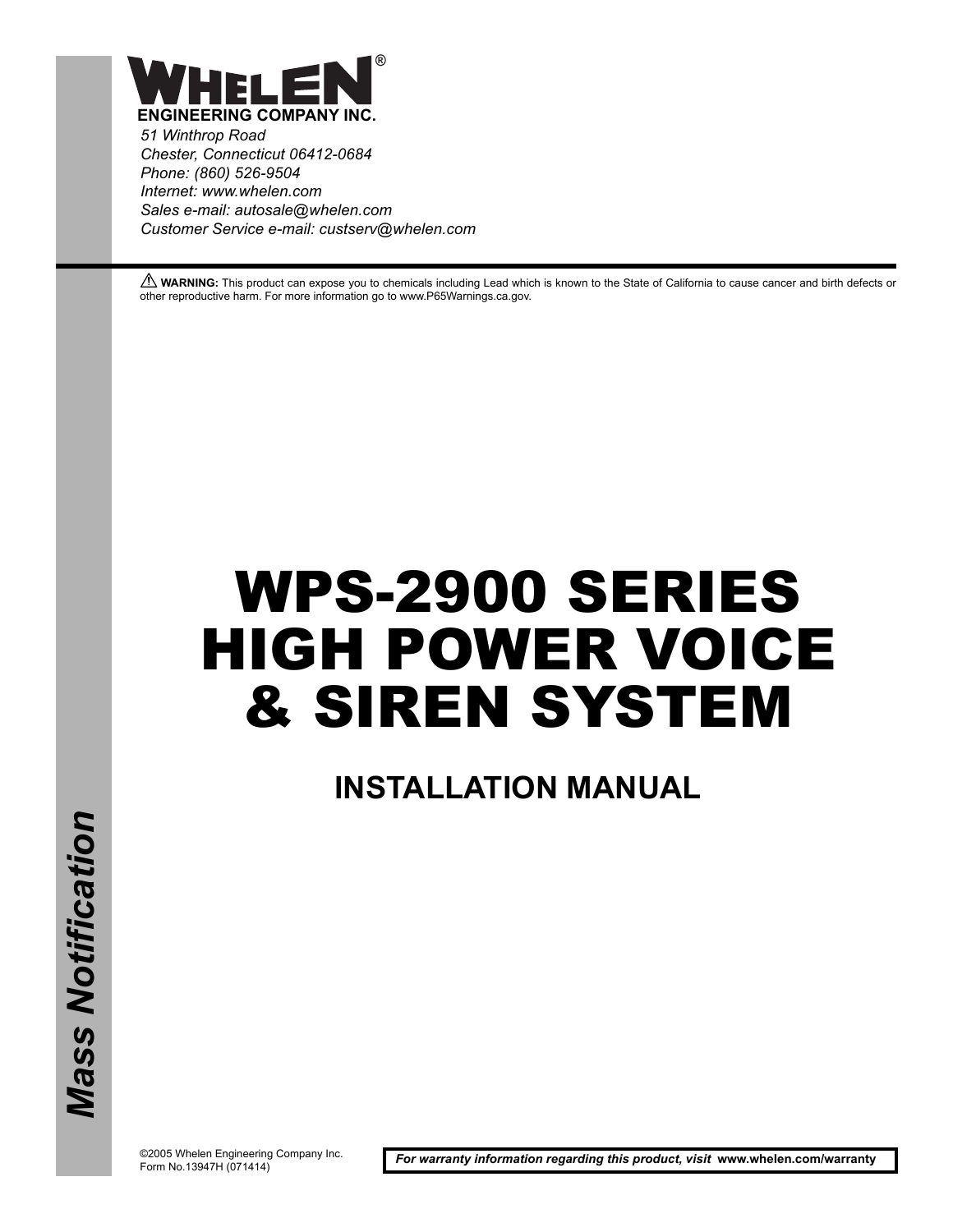### **Table Of Contents**

| <b>Section I:</b>   |                                 |  |
|---------------------|---------------------------------|--|
| <b>Section II:</b>  | <b>Utility Pole Preparation</b> |  |
|                     |                                 |  |
|                     |                                 |  |
| <b>Section III:</b> | <b>Equipment Mounting</b>       |  |
|                     |                                 |  |
|                     |                                 |  |
|                     |                                 |  |
|                     |                                 |  |
|                     |                                 |  |
|                     |                                 |  |
|                     |                                 |  |
| <b>Section IV:</b>  | Wiring                          |  |
|                     |                                 |  |
|                     |                                 |  |
|                     |                                 |  |
|                     |                                 |  |
|                     |                                 |  |
|                     |                                 |  |
|                     |                                 |  |
|                     |                                 |  |
| <b>Section V:</b>   |                                 |  |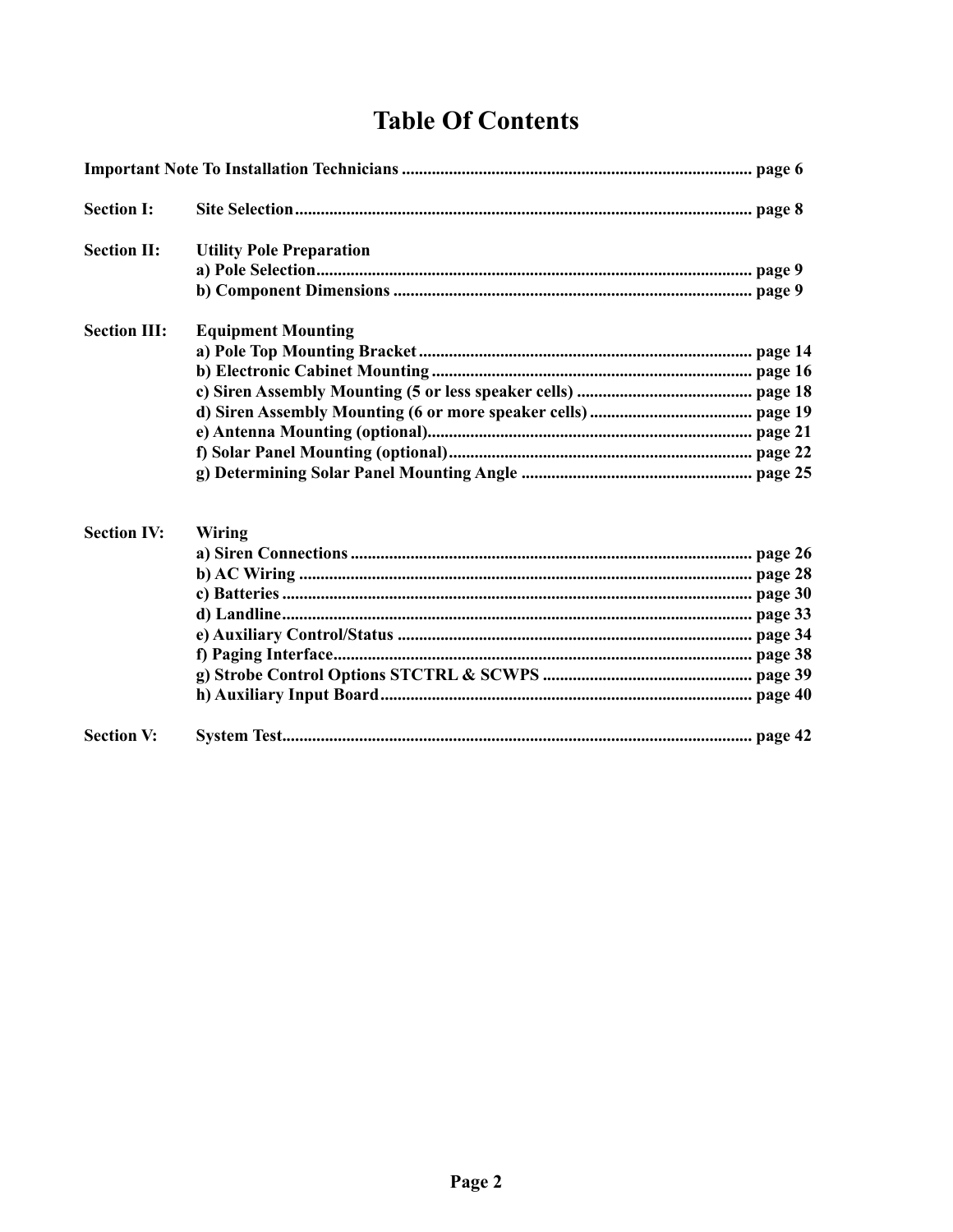### **Illustrations**

| Fig. 1         |  |
|----------------|--|
| Fig. 2         |  |
| Fig. 3         |  |
| Fig. 4         |  |
| Fig. 5         |  |
| Fig. $6$       |  |
| Fig. 7         |  |
| Fig. 8         |  |
| Fig. 9         |  |
| <b>Fig. 10</b> |  |
| <b>Fig. 11</b> |  |
| <b>Fig. 12</b> |  |
| <b>Fig. 13</b> |  |
| <b>Fig. 14</b> |  |
| <b>Fig. 15</b> |  |
| <b>Fig. 16</b> |  |
| Fig. 17        |  |
| <b>Fig. 18</b> |  |
| <b>Fig. 19</b> |  |
| <b>Fig. 20</b> |  |
| <b>Fig. 21</b> |  |
| <b>Fig. 22</b> |  |
| <b>Fig. 23</b> |  |
| Fig. 24        |  |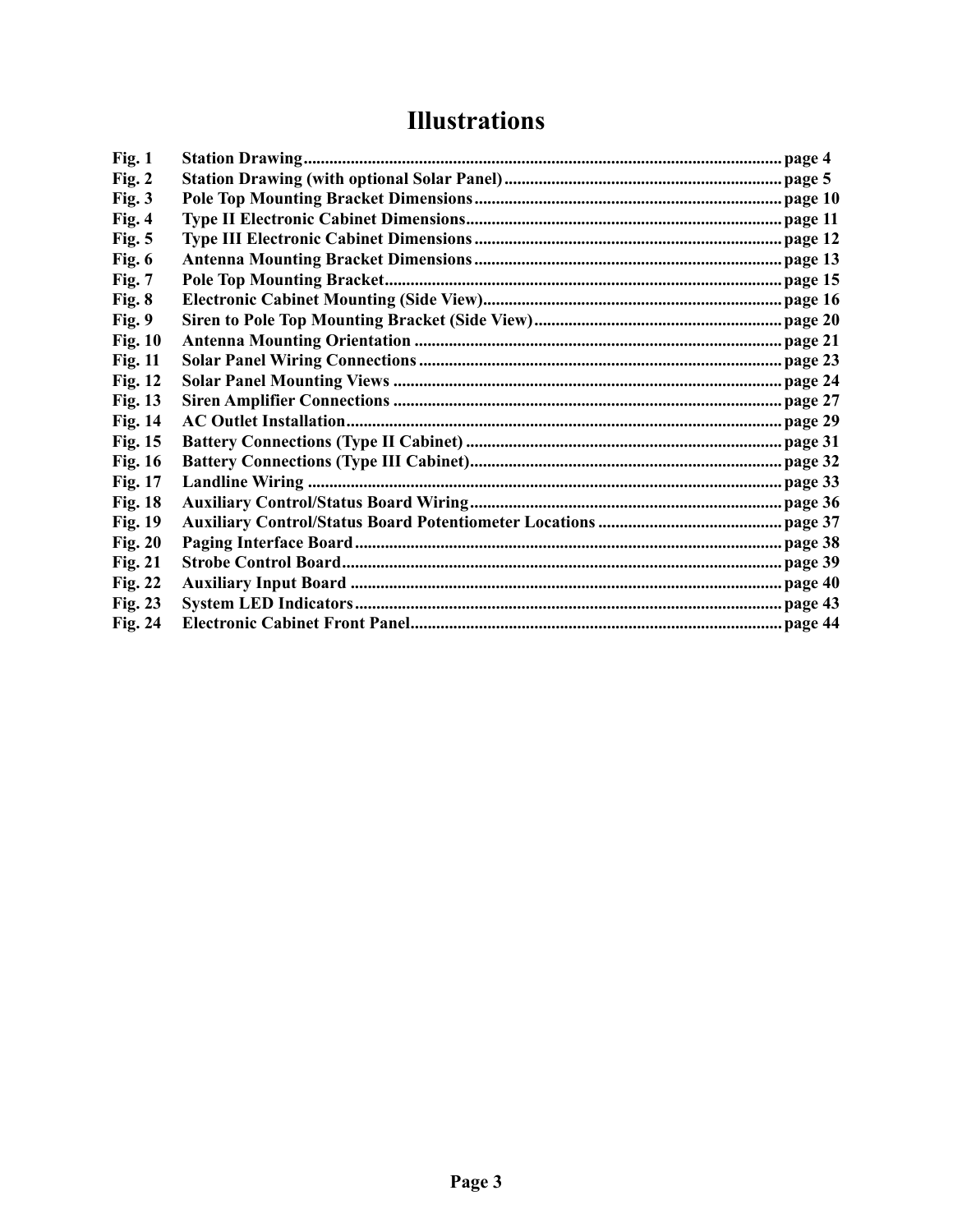#### <span id="page-3-0"></span>**Fig. 1: Sample Station Drawing (AC Powered Battery Charger)**

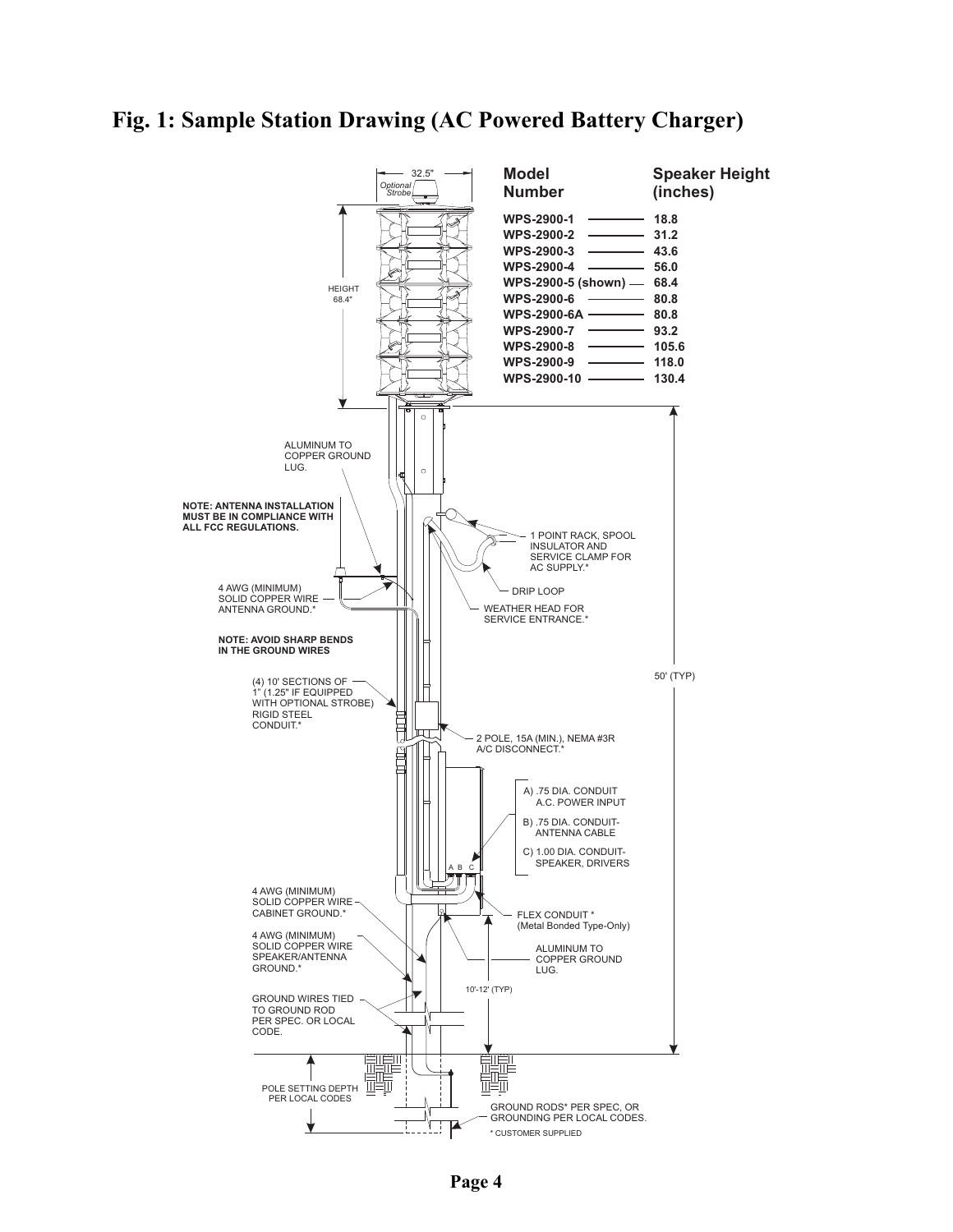#### <span id="page-4-0"></span>**Fig. 2: Sample Station Drawing (Optional Solar Powered Battery Charger)**



**Page 5**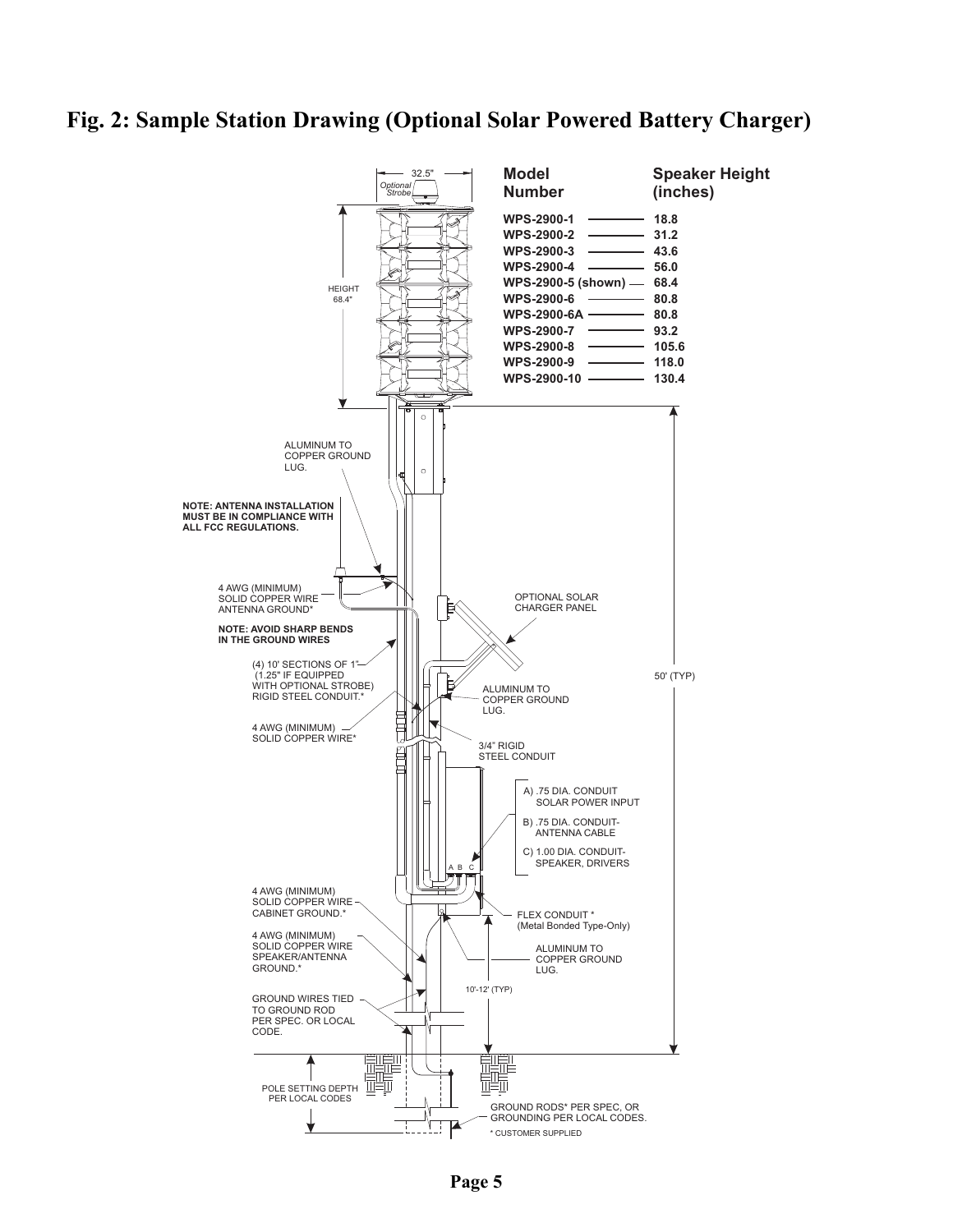### <span id="page-5-0"></span>**An Important Note to the Installation Technicians...**

**The installation of this product requires careful planning and attention to detail! The installation of this system should NOT be attempted by individuals without experience in the disciplines necessary to this procedure (i.e. High-voltage electrical wiring, utility pole installation, etc.).**

**The installation of the WPS-2900 station provided in this manual follows a logical progression. This process is not arbitrary! It was developed using information gathered from both the manufacturer and experienced field technicians. Deviations from any of these procedures are not recommended unless they are in contradiction with local codes. IN ALL INSTANCES, LOCAL CODES TAKE PRECEDENT OVER PROCEDURES OUTLINED HEREIN.**

**It is the responsibility of the installation technicians to read this entire manual. The installation procedure should not begin until all personnel are familiar with the entire process. The overall process includes the following:**

### **Installation sequence for 5 or less cells**

- **1. Site Selection**
- **2. Utility Pole Preparation**
- **3. Mount Pole Top Bracket and Ground Wire**
- **4. Mount Electronic Cabinet to Pole**
- **5. Mount Siren Assembly to Pole Top Bracket and Conduit to Pole**
- **6. Set Utility Pole**
- **7. Prepare and Mount Antenna Assembly (if present)**
- **8. Prepare and Mount Solar Panels and Conduit (if present)**
- **9. Installation of AC or Solar Service and Batteries**
- **10. Confirm Proper System Operation**

### **Installation sequence for 6 or more cells**

- **1. Site Selection**
- **2. Utility Pole Preparation**
- **3. Mount Pole Top Bracket and Ground Wire**
- **4. Mount Electronic Cabinet to Pole**
- **5. Set Utility Pole**
- **6. Mount Siren Assembly to Pole Top Bracket and Conduit to Pole**
- **7. Prepare and Mount Antenna Assembly (if present)**
- **8. Prepare and Mount Solar Panels and Conduit (if present)**
- **9. Installation of AC or Solar Service and Batteries**
- **10. Confirm Proper System Operation**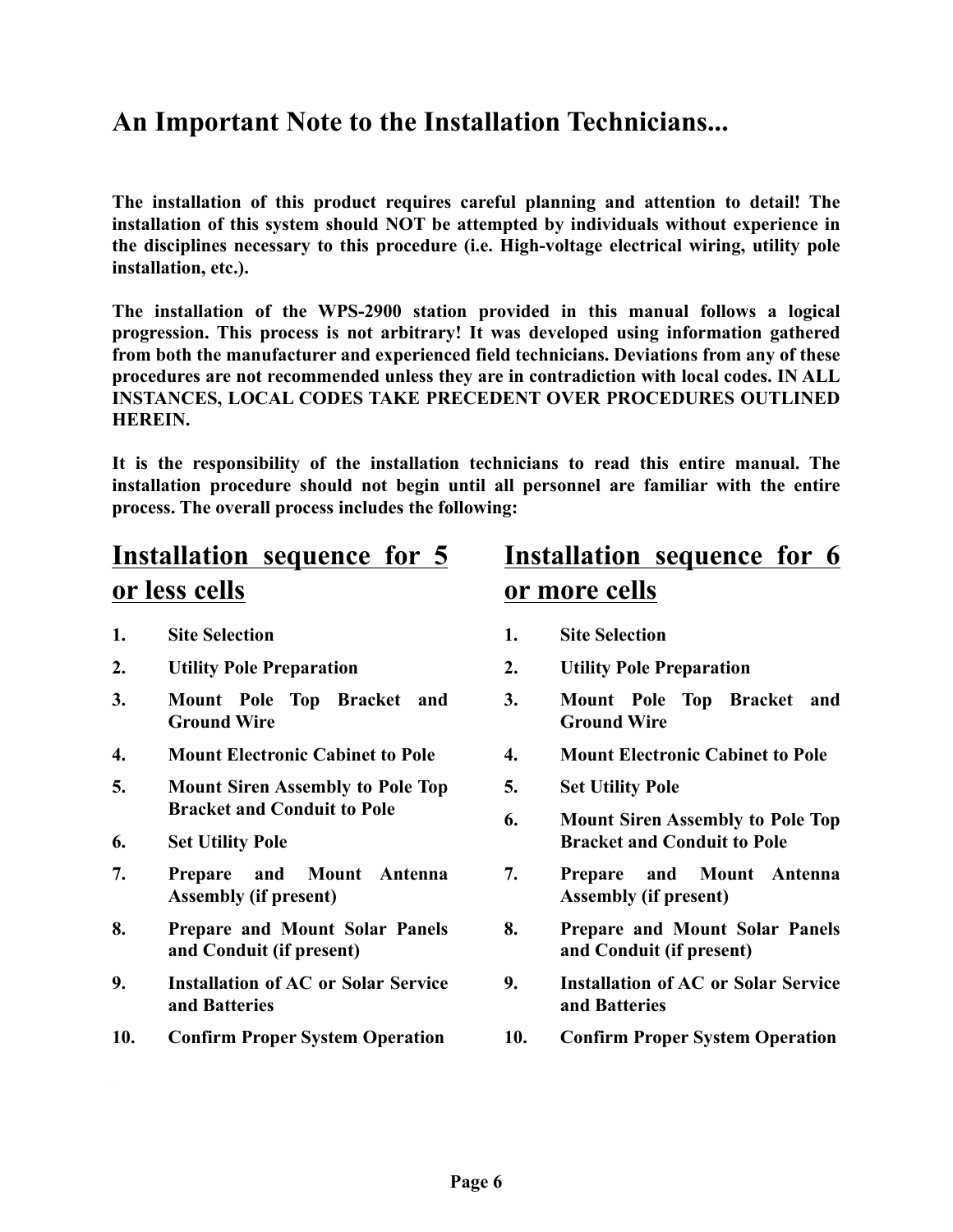**Speaker assemblies consisting of eight (8) or more cells are shipped in two sections. The upper section must be mounted onto the lower section before the completed assembly can be mounted onto the pole.**

**This procedure is best performed with the lower section secured to its shipping pallet. Remove the shipping lid from the lower section before proceeding.**

**IMPORTANT! When placing the upper section onto the lower section, be sure to rotate the upper section so that the speaker driver is oriented 180° (farthest away) from the speaker driver for the next lowest cell.** 

**NOTE: It is critical that the hardware used to connect the upper and lower sections is assembled in the order outlined here.**



- **1. Locate the 5/16-18 x 1.5" bolt. Install the stainless washer washer onto this bolt. Now install the nylon washer onto this bolt as well.**
- **2. Insert the bolt/washers down through the aligned assembly holes. Install the nylon washer onto the bolt, followed by the stainless washer and finally the 5/16" elastic-stop nut.**
- **3. Tighten this nut, but only until it is snug. Repeat this procedure for the remaining assembly holes (6 total).**
- **4. Sequentially tighten this hardware (in 5 Lbs/Ft. increments) until an ultimate torque value of 15 Lbs./Ft. is achieved. Be sure to follow the torque sequence shown at right.**
- **5. With the two sections now joined, plug the 2 position and 12-position connectors into their respective mating connectors. Confirm full connector engagement by squeezing the locking tabs until they 'click' into place. Secure the speaker driver (shown removed) onto its mounting location. Be sure that the driver properly engages the speaker horn and secure the assembly to the**



**speaker using the hardware provided (#8 x 3/4"). Tighten these screws until a torque value of 6 Lbs./In. is achieved.**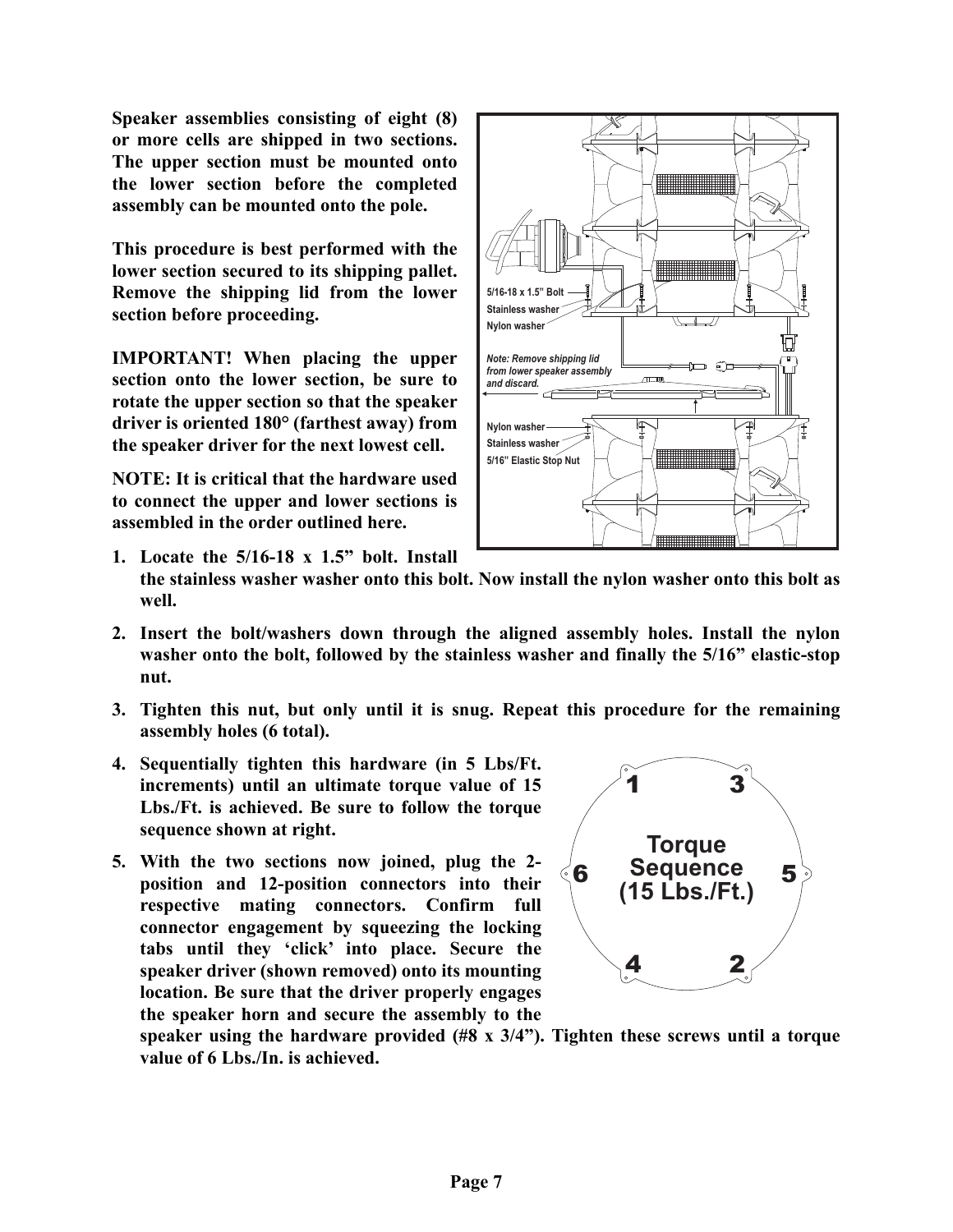### <span id="page-7-0"></span>**Section I: Site Selection**

**The site selection for the WPS-2900 requires careful consideration in order to achieve the optimum coverage of the siren station. For a guideline to system planning, sound propagation and site selection we direct the user to the Federal Emergency Management Agency's "Outdoor Warning Systems Guide, CPG 1-17."**

**The location of the siren site should be reviewed for its compatibility with its surroundings such as private homes, schools and hospitals. The user is cautioned to consider the use of hearing protection devices for service personnel working in close proximity to the speaker cluster.**

**Access to the siren site is important from the standpoint of service, maintenance inspection and access to a utility service connect.**

**Site locations for radio controlled units should be reviewed for radio reception.**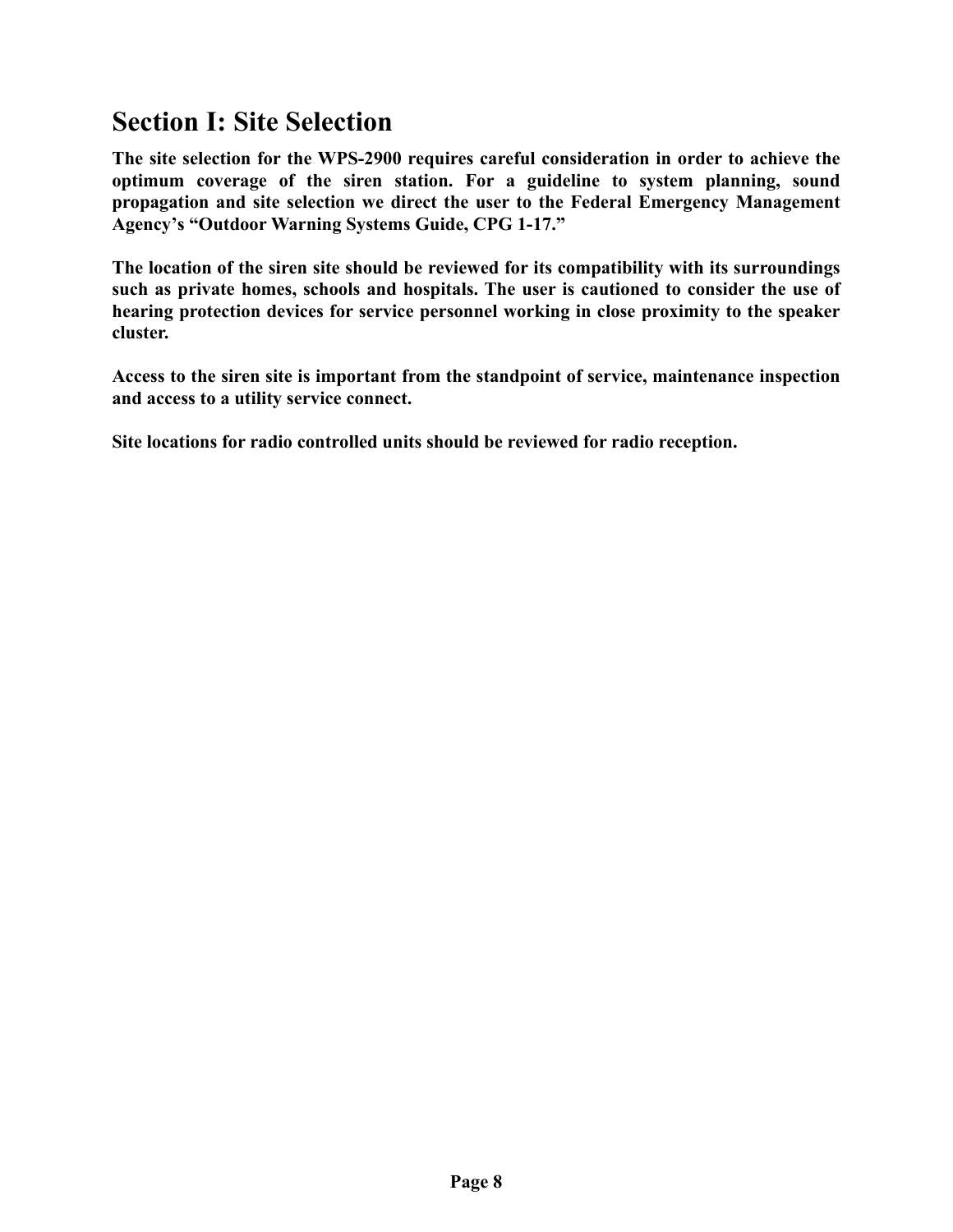### <span id="page-8-0"></span>**Section II: Utility Pole Preparation... a) Pole Selection**

**NOTE: This installation manual will address the procedures applicable to wooden utility poles of specific size and dimensions. Procedures for poles consisting of other materials (steel, concrete, etc.) are not addressed within this document. The information presented, however, provides the necessary data and guidelines for a successful installation regardless of pole material.**

**A WPS-2900 system consisting of 5 or less speaker cells may use a Class 2 or Class 1 utility pole. For systems consisting of 6 or more speaker cells, a Class 1 utility pole must be used. The length of the utility pole is consistent regardless of speaker cell quantity. The total length of the pole referenced within this document is 60 feet. The pole depth of the set pole is 10 feet, leaving a 50 foot pole as measured from the top of the pole to the ground. The utility pole should be set in accordance with local codes.**

**The inside area of the pole top mounting bracket will accept a pole that is no greater than 10.00" in diameter. On large scale projects, it is beneficial to order the pole to be "gained" to a top diameter of 9.5" +/- .50" for the top 30" section of the utility pole.**

### <span id="page-8-1"></span>**b) Component Dimensions**

**The utility pole may be pre-drilled prior to installation. The dimensions for all potentially mounted equipment are as follows:**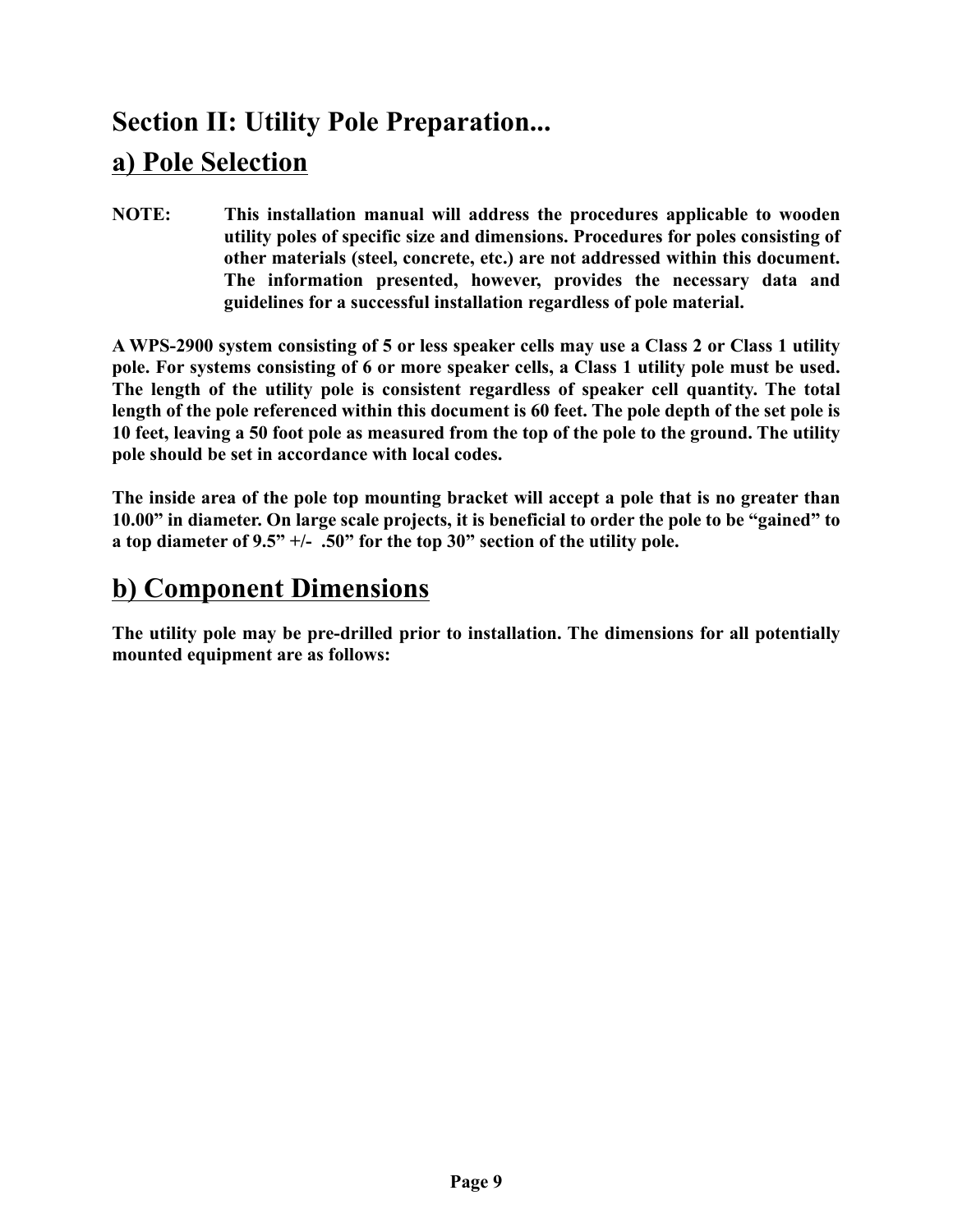<span id="page-9-0"></span>

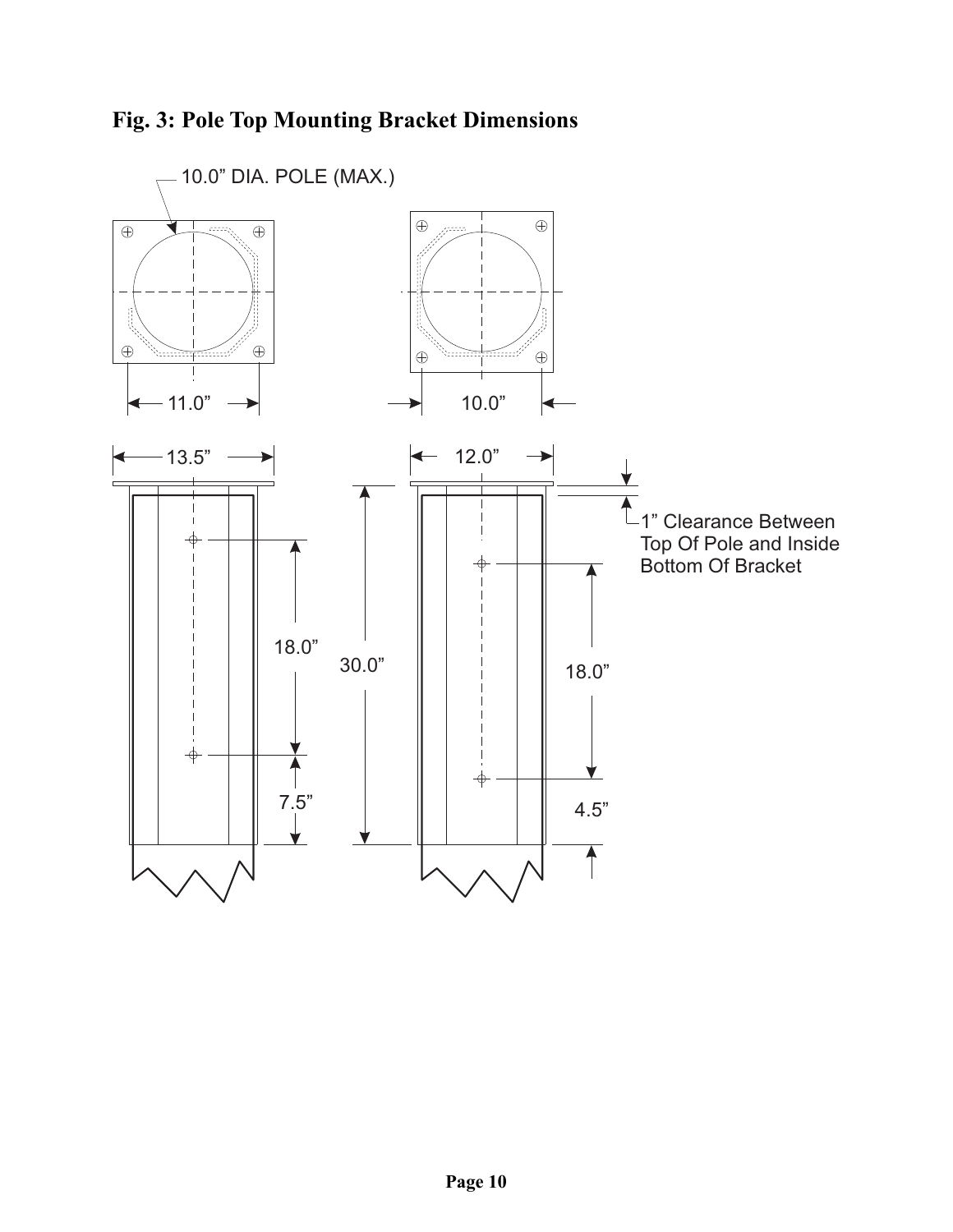

### <span id="page-10-0"></span>**Fig. 4: Type II Electronic Cabinet Dimensions**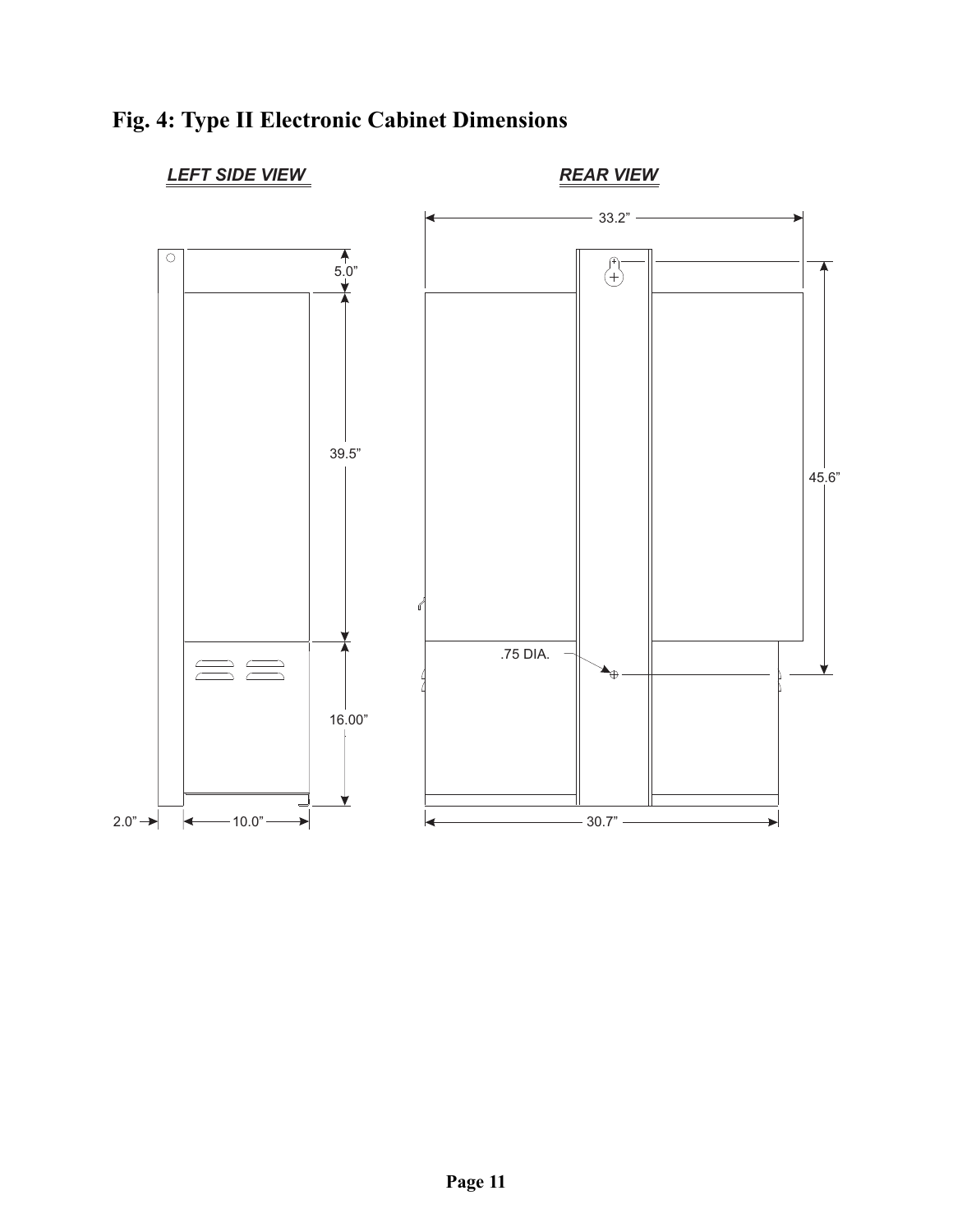

### <span id="page-11-0"></span>**Fig. 5: Type III Electronic Cabinet Dimensions**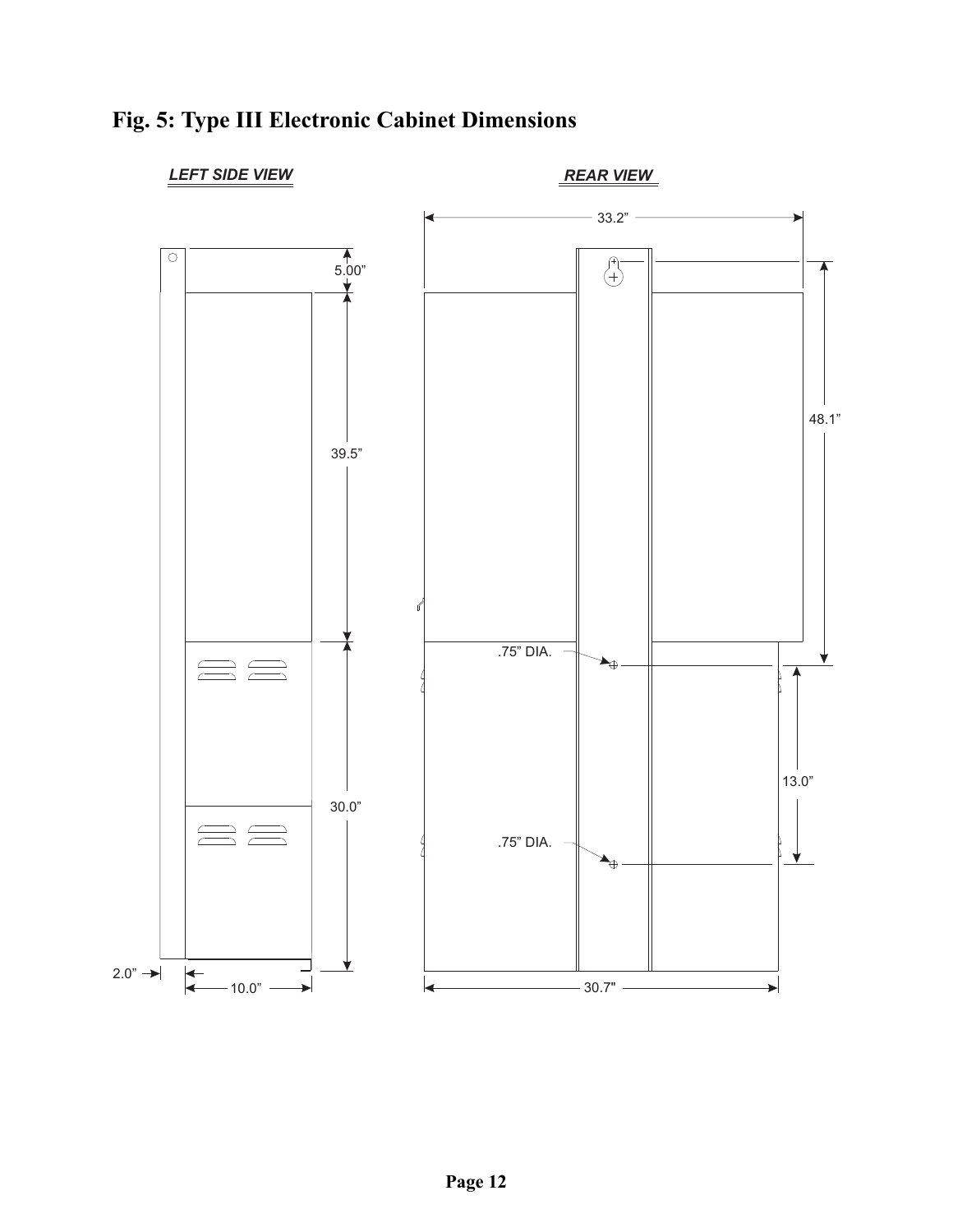#### <span id="page-12-0"></span>**Fig. 6: Antenna Mounting Bracket Dimensions**

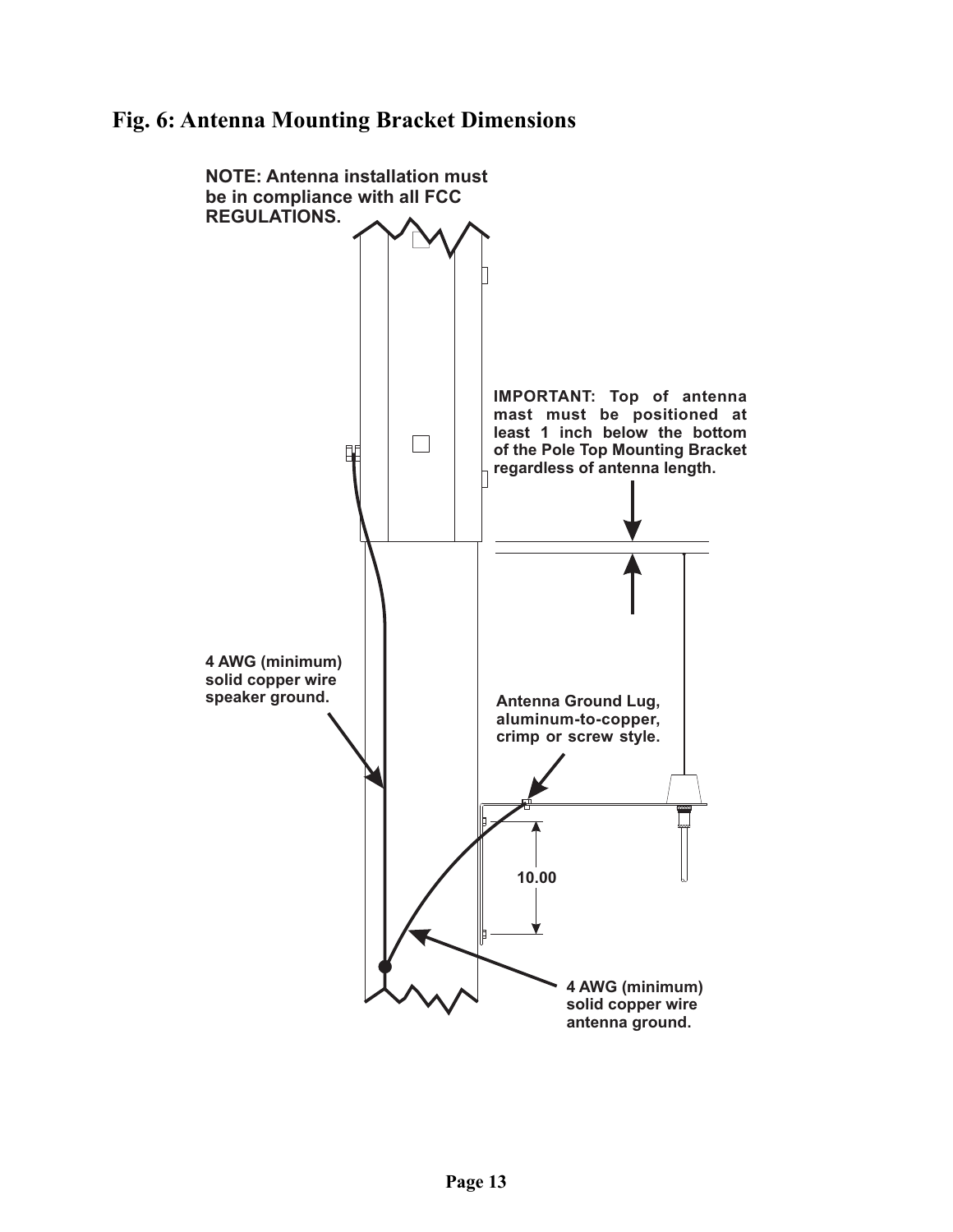## <span id="page-13-0"></span>**Section III: Equipment Mounting a) Pole Top Bracket Installation...**

**Items Required for installation (not included)....**

- **(4) 5/8" x 14" Hex or Square head mounting bolts**
- **(4) 5/8" Hex or Square head nuts**
- **(8) 5/8" Flat Washer sized for the above referenced mounting bolt**
- **(4) 5/8" Lock Washer**
- **1. Position the WPS-2900 pole top mounting bracket onto the top of the pole [\(see "Fig.](#page-14-0) [7: Pole Top Mounting Bracket" on page 15\)](#page-14-0). Make sure there is a 1 inch space between the top of the pole and the pole top mounting bracket [\(see "Fig. 3: Pole Top](#page-9-0) [Mounting Bracket Dimensions" on page 10\)](#page-9-0).**
- **NOTE: The inside area of the pole top mounting bracket will accept a pole that is no greater than 10.00" in diameter. On large scale projects, it is beneficial to order the pole to be "gained" to a top diameter of 9.5" +/- .50" for the top 30" section of the utility pole.**
- **2. Using the pole top mounting bracket as a guide, drill four mounting holes through the pole at the bracket mounting hole locations. These holes should be sized to accommodate the above referenced hardware.**
- **3. Secure the bracket to the pole using the prescribed hardware [\(see "Fig. 7: Pole Top](#page-14-0) [Mounting Bracket" on page 15\)](#page-14-0). Be sure to position all the associated hardware items in their proper order.**
- **4. Secure a length of #4 solid copper wire to the pole top bracket grounding lug using the supplied nut. Make sure that this wire is of sufficient length to reach the ground when the pole has been set.**
- **NOTE: All Hardware used for connecting equipment to the utility pole should be inspected for tightness between 12 to 18 months after installation. Some shrinkage of the newly treated utility pole may occur, loosening connections.**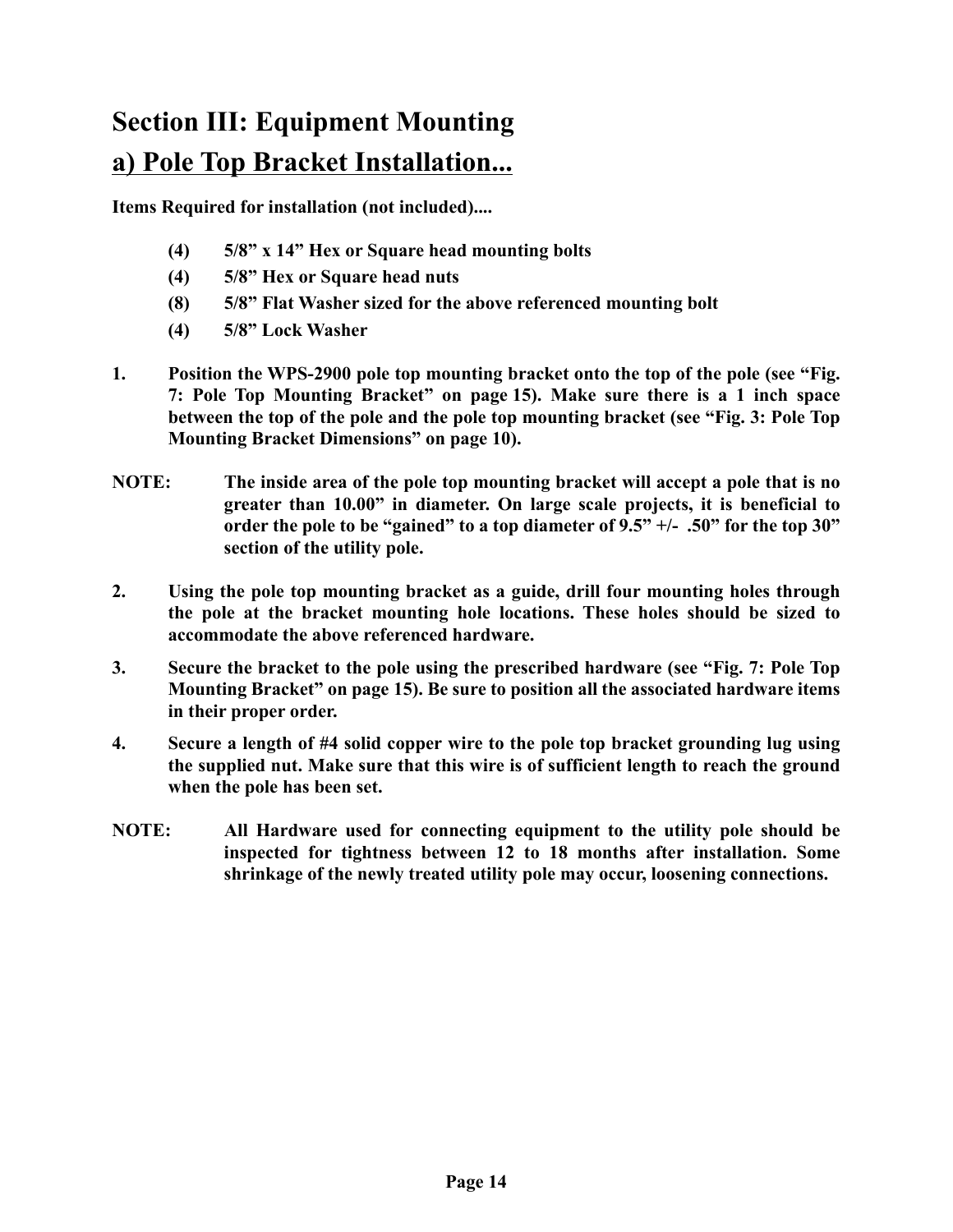<span id="page-14-0"></span>**Fig. 7: Pole Top Mounting Bracket**

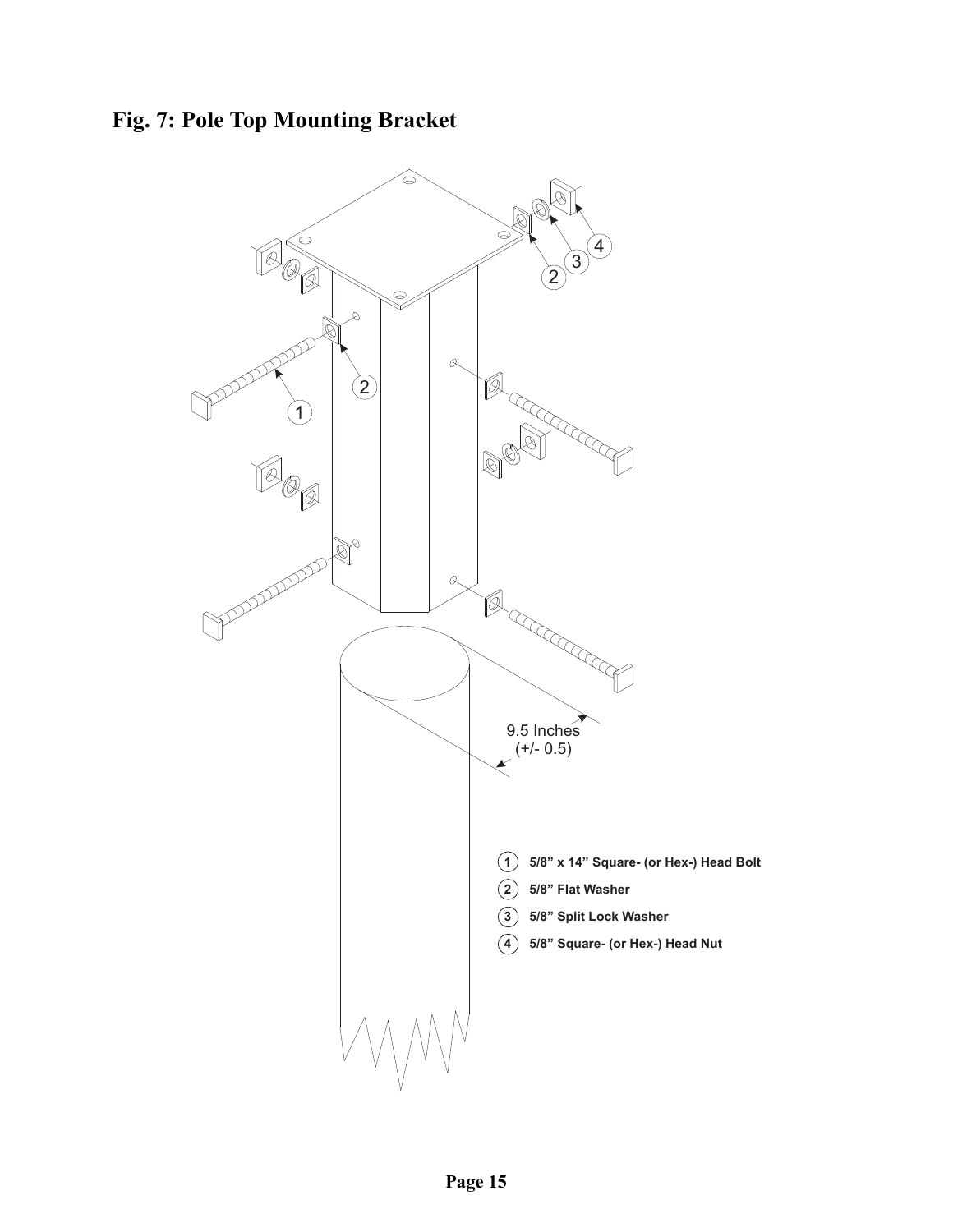### <span id="page-15-0"></span>**b) Electronic Cabinet Mounting and Siren Connections...**

### **Mounting**

**Items Required for installation (not included)....**

**For Type II & III cabinets**

| Qty.<br>(Type II) | Qty.<br>$(T$ vpe $III)$ | <b>Description</b>                                                                                  |
|-------------------|-------------------------|-----------------------------------------------------------------------------------------------------|
| (2)               | (3)                     | 5/8" x 14" Hex or Square head mounting bolts                                                        |
| $\left( 4\right)$ | (6)                     | 5/8" Flat Washer sized for the above mounting bolt                                                  |
| (2)               | (3)                     | 5/8" Split-Lock Washer                                                                              |
| (2)               | (3)                     | 5/8" Hex or Square head nuts                                                                        |
| (1)               | (1)                     | Aluminum-to-Copper lug sized for #4 ground wire (crimp<br>or screw style)                           |
| $\left(1\right)$  | (1)                     | Stainless Steel 1/4-20 x 2" bolt with appropriately sized flat<br>washer, split-lock washer and nut |
| $\left(1\right)$  | (1)                     | 10' Copper ground rod                                                                               |

### <span id="page-15-1"></span>**Fig. 8: Electronic Cabinet Mounting (Side View)**



**Page 16**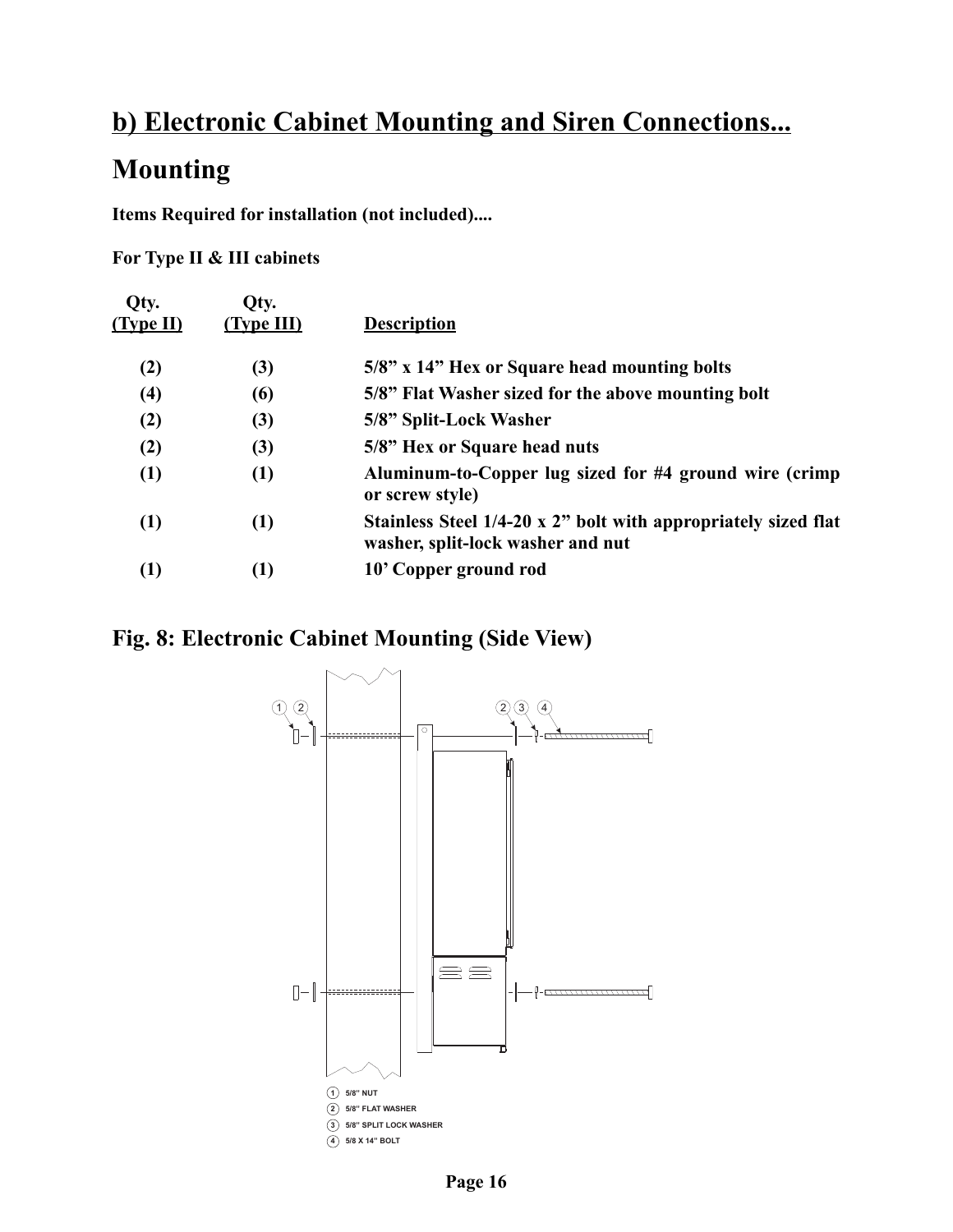**The WPS-2900 siren case assembly may be installed onto the pole and wired before setting the pole.**

- **NOTE: Note: Due to the weight of the siren amplifier panel, the electronic cabinet assembly must be transported in an upright fashion to prevent distortion of the amplifier panel.**
- **1. It is necessary for the installer to remember that two factors should determine the optimum mounting location; the desired distance of the mounted cabinet to the ground (typically 10 to 12 feet as measured from the bottom of the cabinet) and available speaker wire length (speaker assemblies are provided with a minimum of 50 feet of speaker wire as measured from the bottom of the speaker assembly).**
- **2. After the mounting location has been determined, drill an appropriately sized thruhole into the pole at the top cabinet mounting hole. Install a bolt loosely into the hole and hang the cabinet onto the bolt.**
- **3. With the cabinet fitted snugly to the pole, mark the surface of the pole at the lower mounting hole location inside the battery storage compartment. Type III cabinets will have an additional mounting hole located in the second battery storage compartment [\(see "Fig. 5: Type III Electronic Cabinet Dimensions" on page 12\)](#page-11-0). Remove the cabinet from the pole and drill an appropriately sized thru-hole into the pole at the location(s) marked. Return the cabinet to its mounting location and secure to the pole using the specified hardware.**
- **4. Install an aluminum-to-copper lug (crimp or screw style) onto the #4 solid copper wire. Secure this to the cabinet mounting channel in hole supplied using stainless steel 1/4 - 20 hardware.**
- **5. Install the ground rod as specified by local codes and connect both copper wires (from pole top mounting bracket and electronic cabinet) to this rod.**
- **6. Install rigid steel conduit and necessary couplings from the speaker's 1" conduit adapter to the 1" speaker conduit protruding from the base of the siren case assembly. Beacon-equipped speakers will require the use of 1.25" speaker conduit and the necessary adapters for connection to both the 1" speaker base and 1" siren case assembly.The first section of conduit may be installed onto the speaker's base casting prior to mounting the speaker to the pole top bracket. At the option of the user, conduit unions may be used between the first section of conduit and the speaker base casting and at the speaker cable conduit entrance to the siren case assembly.**
- **NOTE: If the location of the conduit on the pole requires difficult conduit bends or couplings, a section of metal bonded seal tight conduit NOT TO EXCEED 24 INCHES may be used at the top of the pole and/or at the bottom of the pole as needed for the speaker cable installation.**

**Batteries for the system should not be installed until the siren station is set in place, otherwise some leakage of the battery fluid may occur. Batteries should not be connected to the system until AC power (or solar power if equipped) is available to the system to operate the system's battery charger.**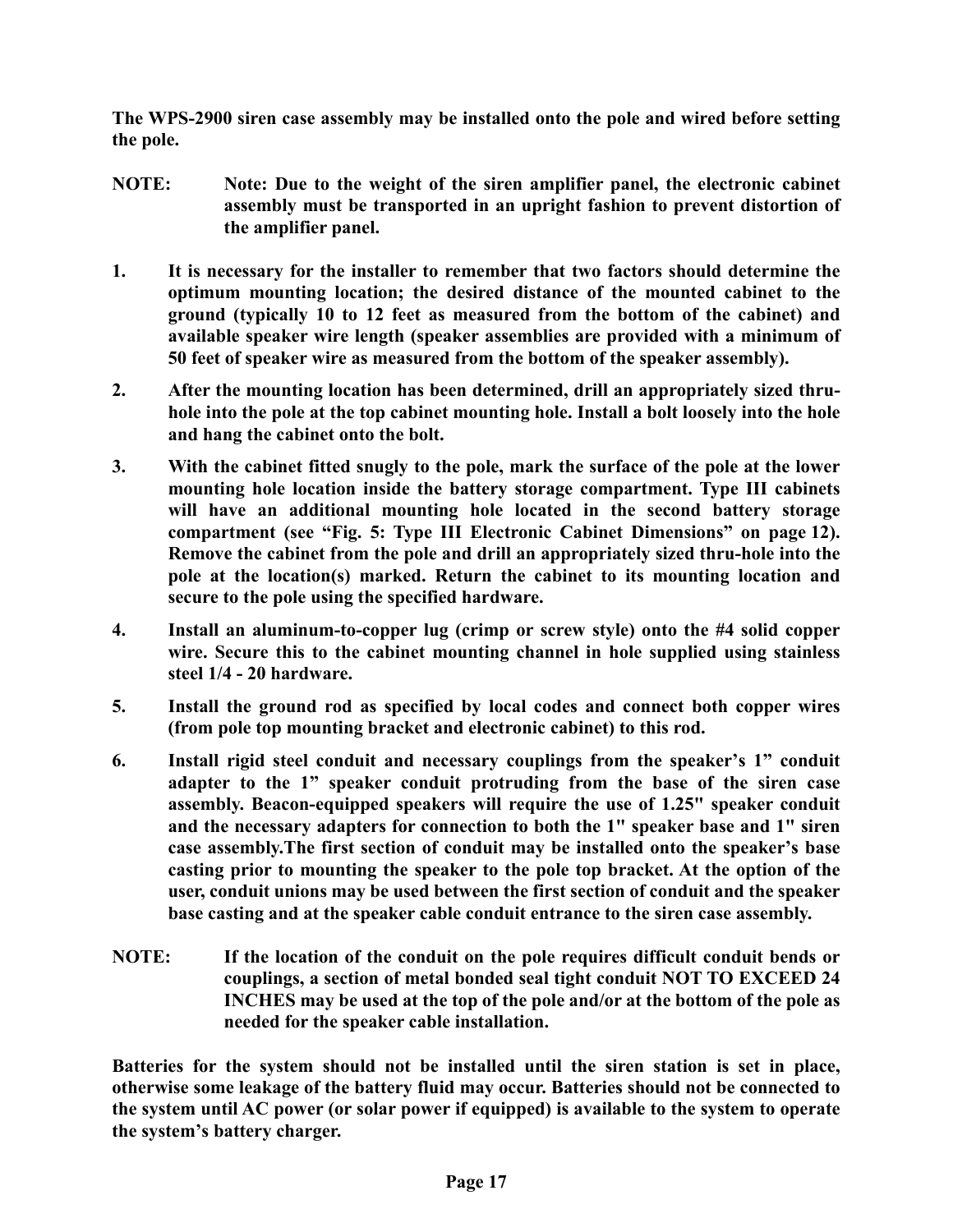*IMPORTANT! Before proceeding with the speaker installation, it is necessary for the installer to know the number of speaker cells to be installed on the utility pole. If the speaker assembly to be installed consists of 5 (five) or less speaker cells, the speaker assembly may, at the installers discretion, be mounted onto the utility pole before the pole has been set. Siren assemblies consisting of 6 (six) or more speaker cells require the utility pole to be set prior to mounting. These larger assemblies also require a special mounting procedure that must be followed to avoid damaging the assembly. Both procedures are outlined in the following sections.*

### <span id="page-17-0"></span>**c) Siren Assembly Mounting (5 or less speaker cells)...**

**Hardware required for installation (factory included)....**

- **(8) 3/4"-10 hex head nuts**
- **(8) 7/8" Flat Washers**
- **(4) 3/4" Split Lock Washers**
- **1. Sling or cradle the utility pole in a safe manner so that the pole top is 3 to 4 feet off the ground. This will allow the speaker assembly to clear the ground when installed.**
- **2. Locate the 4 mounting studs on the bottom of the speaker assembly [\(see "Fig. 9:](#page-19-0) [Siren to Pole Top Mounting Bracket \(Side View\)" on page 20\).](#page-19-0)**
- **3. Thread a 3/4" hex nut onto each of the mounting studs until there is approximately 1" of space between the top of the nuts and the bottom of the siren assembly. This space will allow the speaker assembly to be leveled once the pole has been set.**
- **4. Install a 7/8" flat washer onto each of the mounting studs.**
- **5. Insert the four mounting studs through the mounting holes on the top of the pole top bracket. The bottom of the siren assembly should lie flat against the pole top bracket.**
- **6. Install a 7/8" flat washer onto each of the mounting studs.**
- **7. Install a 3/4" split lock-washer onto each of the mounting studs.**
- **8. Thread a 3/4" hex nut onto each of the mounting studs. Tighten this nut firmly to secure the siren assembly to the pole top bracket.**

**At this point the pole should now be set. However, the installer may use their own discretion as to whether to mount the electronic cabinet onto the utility pole before the pole is set.**

**When the pole has been set, use the adjustment nuts (indicated in step 2) to adjust the siren assembly until it is level.**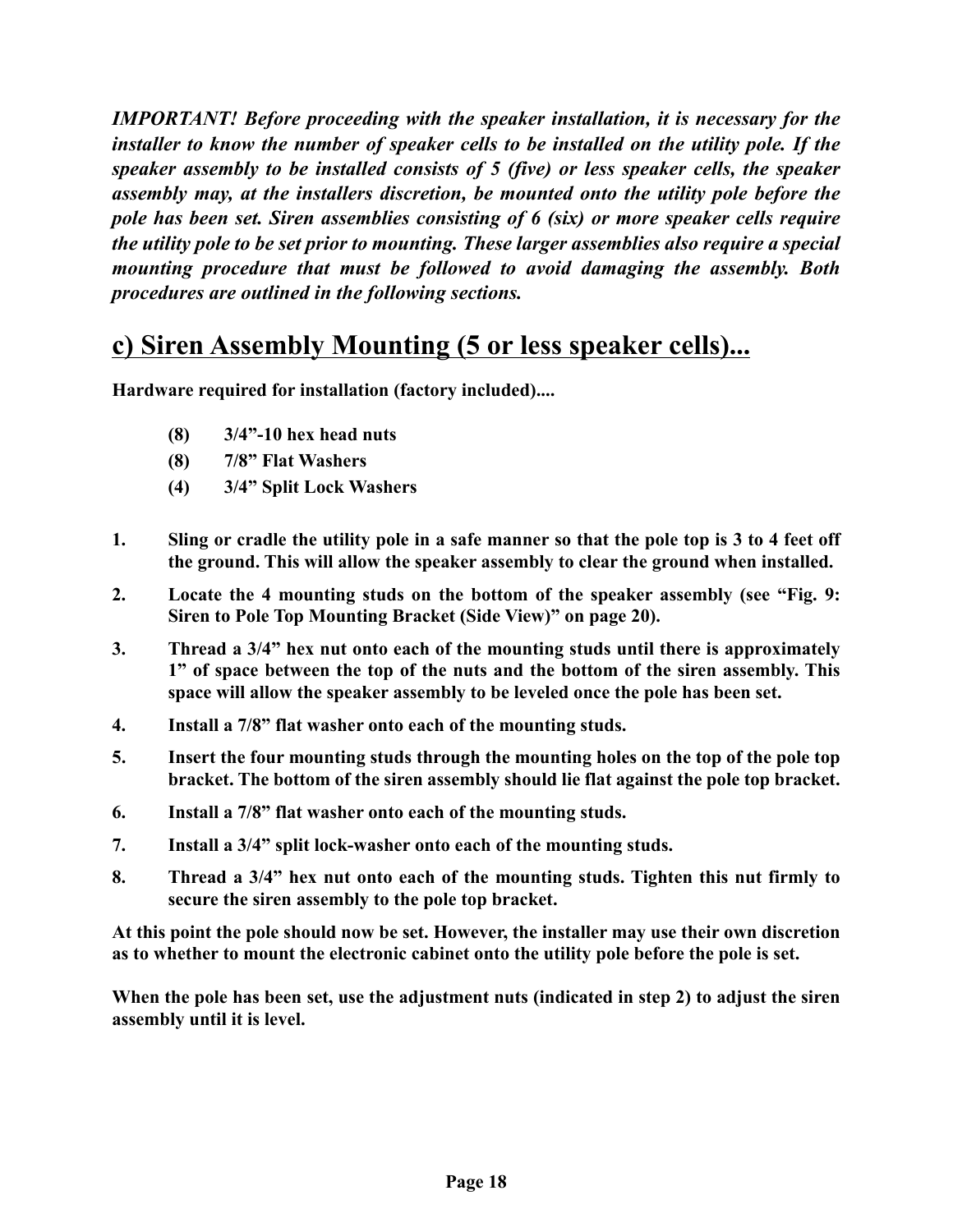### <span id="page-18-0"></span>**d) Siren Assembly Mounting (6 or more speaker cells)...**

**Hardware required for installation (factory included)....**

- **(8) 3/4"-10 hex head nuts**
- **(8) 7/8" Flat Washers**
- **(4) 3/4" Split Lock Washers**

**Items required (not included)**

**Crane, Bucket Truck or similar lifting device**

**Straps** 

**The larger siren assemblies (6 or more speaker cells) may only be mounted onto the pole top bracket after the pole has been set. Due to their increased mass and size, these assemblies** *must* **be properly supported from the bottom of the assembly while being lifted into position. DO NOT ATTEMPT TO LIFT THE SIREN ASSEMBLY FROM THE TOP!**

- **1. Locate the 4 mounting studs on the bottom of the speaker assembly [\(see "Fig. 9:](#page-19-0) [Siren to Pole Top Mounting Bracket \(Side View\)" on page 20\).](#page-19-0)**
- **2. Thread a 3/4" hex nut onto each of the mounting studs until there is approximately 1" of space between the top of the nuts and the bottom of the siren assembly. This space will allow the speaker assembly to be leveled once the pole has been set.**
- **3. Install a 7/8" flat washer onto each of the mounting studs.**
- **4. Insert the four mounting studs through the mounting holes on the top of the pole top bracket. The bottom of the siren assembly should lie flat against the pole top bracket.**
- **5. Install a 7/8" flat washer onto each of the mounting studs.**
- **6. Install a 3/4" split lock-washer onto each of the mounting studs.**
- **7. Thread a 3/4" hex nut onto each of the mounting studs. Tighten this nut firmly to secure the siren assembly to the pole top bracket.**
- **8. Use the adjustment nuts (indicated in step 2) to adjust the siren assembly until it is level.**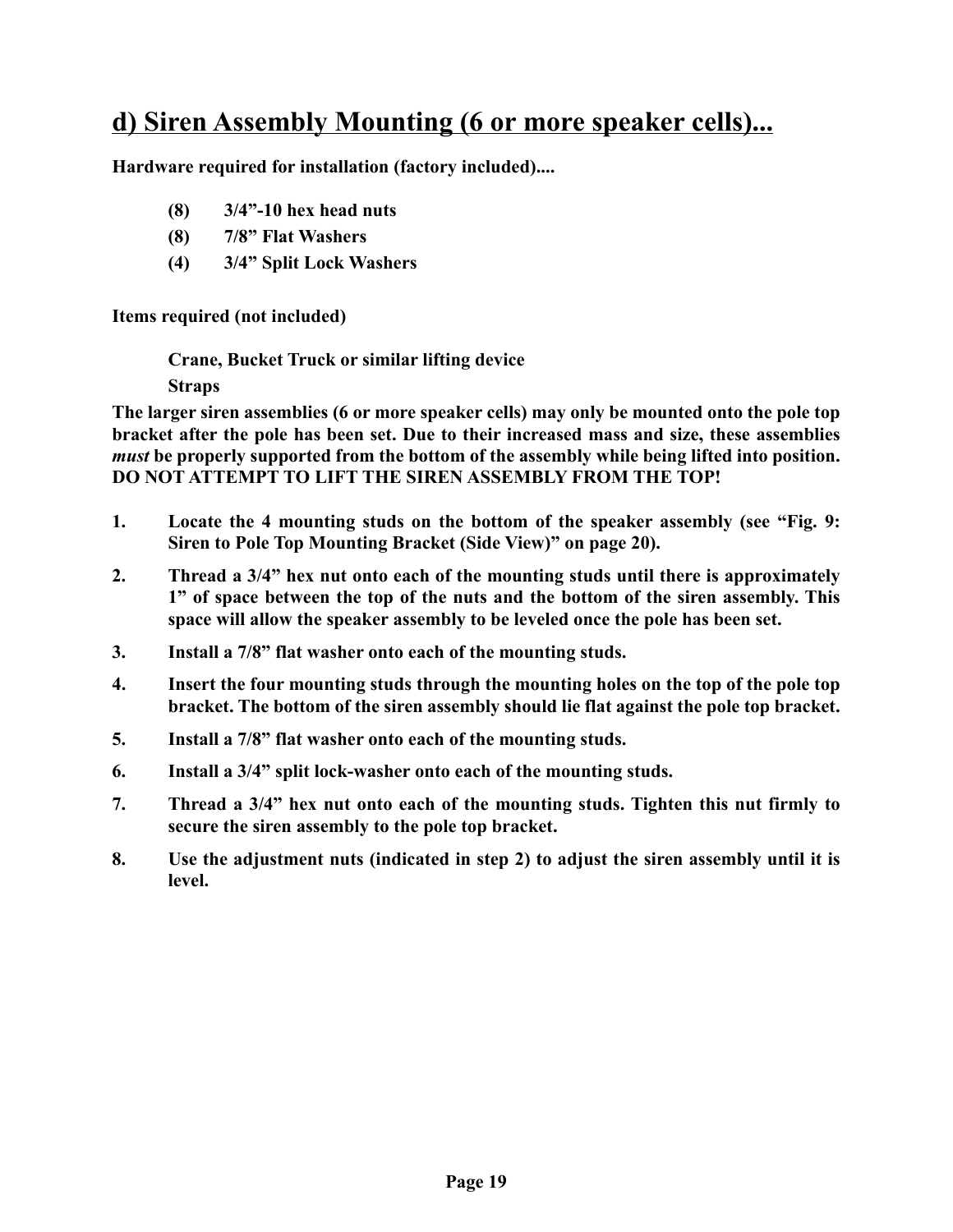

<span id="page-19-0"></span>**Fig. 9: Siren to Pole Top Mounting Bracket (Side View)**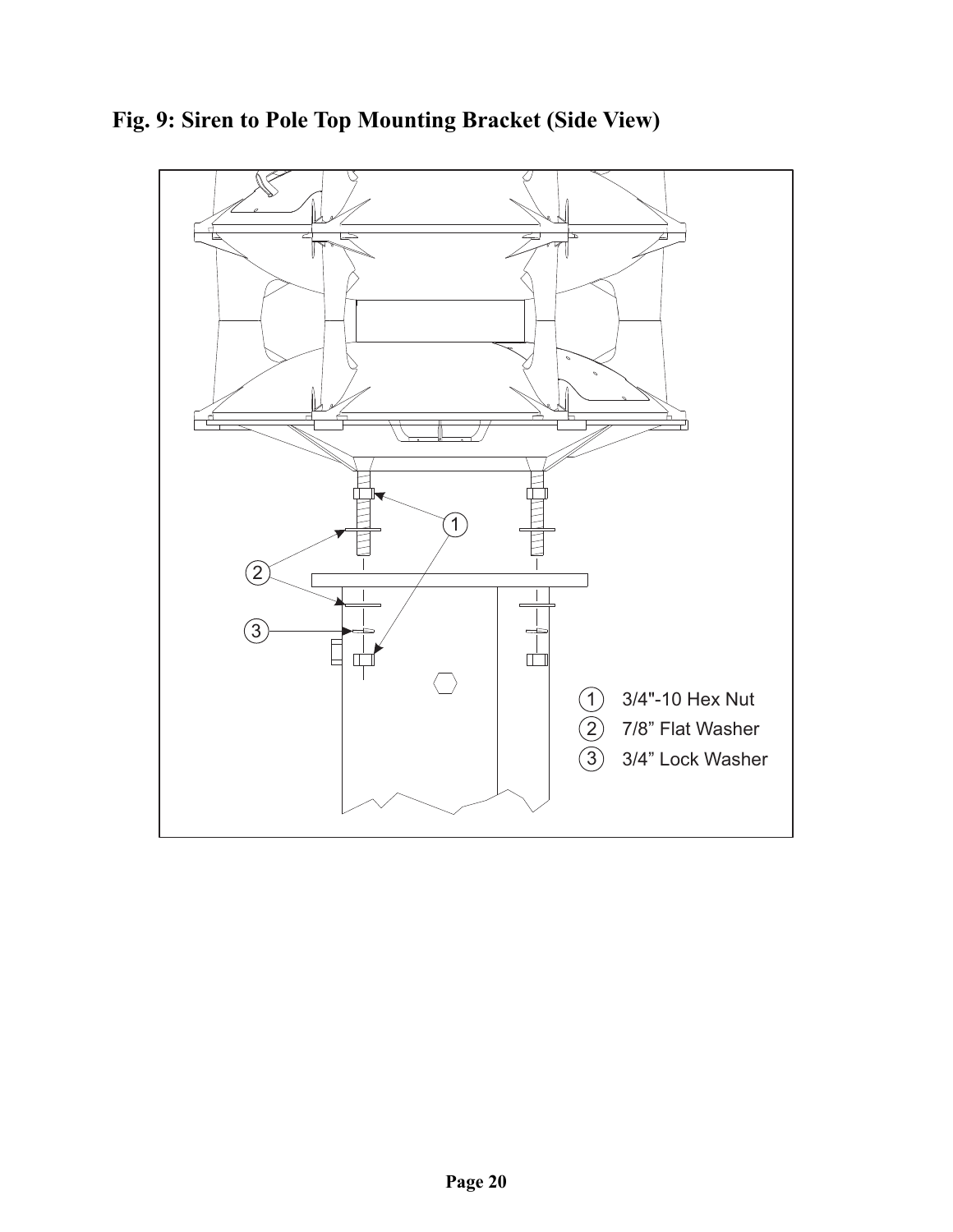### <span id="page-20-0"></span>**e) Antenna Mounting (optional)...**

**NOTE: Antenna installation must be in compliance with all FCC regulations.**

**The proper antenna bracket mounting location is determined by several considerations. The antenna bracket should be positioned as high on the utility pole as is possible. However, under no circumstances should the top of the installed antenna mast be any closer than one inch from the bottom of the Pole Top Mounting Bracket [\(see "Fig. 6: Antenna Mounting](#page-12-0) [Bracket Dimensions" on page 13\).](#page-12-0) Be sure to ground the antenna bracket as shown using 4 AWG solid copper wire. The antenna cable provided by the factory is 35 feet in length.**

**It is also important to remember that the antenna MUST be mounted on the side of the utility pole that faces the transmitter (see below)**

*Correct Antenna Orientation*

#### <span id="page-20-1"></span>**Fig. 10: Antenna Mounting Orientation**

*Improper Antenna Orientation*



**Refer to the installation sheet included with your antenna kit for further information regarding cable connections and antenna trimming.**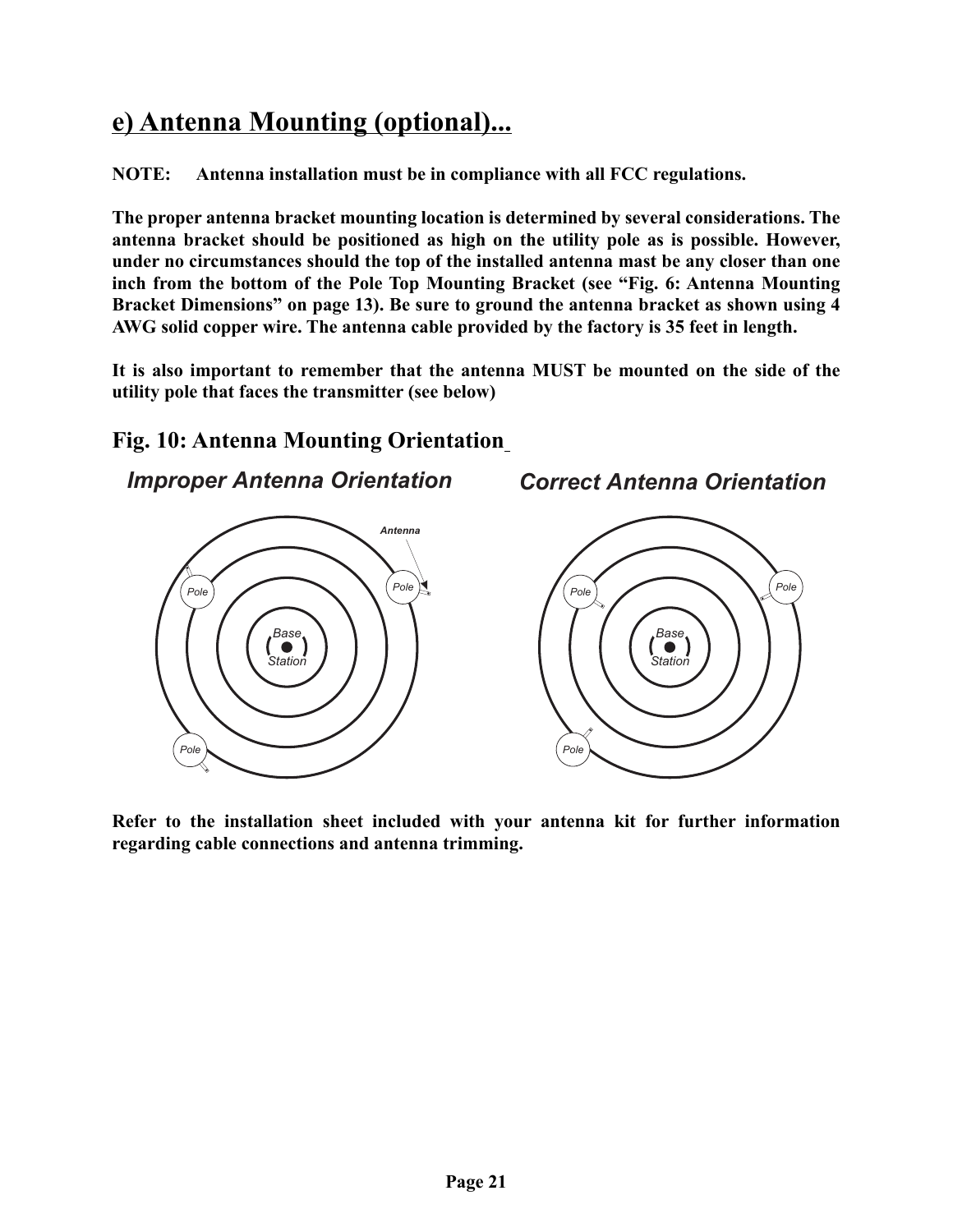### <span id="page-21-0"></span>**f) Solar Panel Mounting (optional)...**

**The solar panel must be installed so that it is directly facing the earth's equator with an unobstructed view. Failure to orient the solar panel in this way will result in significantly reduced charging effectiveness.**

**The most critical aspect of properly mounting the solar panel involves achieving the optimum tilt angle. The tilt angle is determined by the distance between the upper and lower mounting brackets, as shown [\(see "Fig. 12: Solar Panel Mounting Views" on page 24\).](#page-23-0)**

**Refer to [page 23](#page-22-0) for electrical connection information.**

**Refer to [page 24](#page-23-0) for general solar panel mounting.**

**Refer to [page 25](#page-24-0) for information on determining your specific mounting angle.**

**Run rigid steel conduit from the solar panel to the 3/4" AC knockout located at the bottom of the siren case assembly. A section of up to 24 inches of metal bonded seal tight conduit may be utilized where conduit connections to the solar panel or electronic cabinet are not conveniently accomplished with rigid steel conduit and fittings. This conduit should be sealed to prevent insects and pests from entering the siren case assembly.**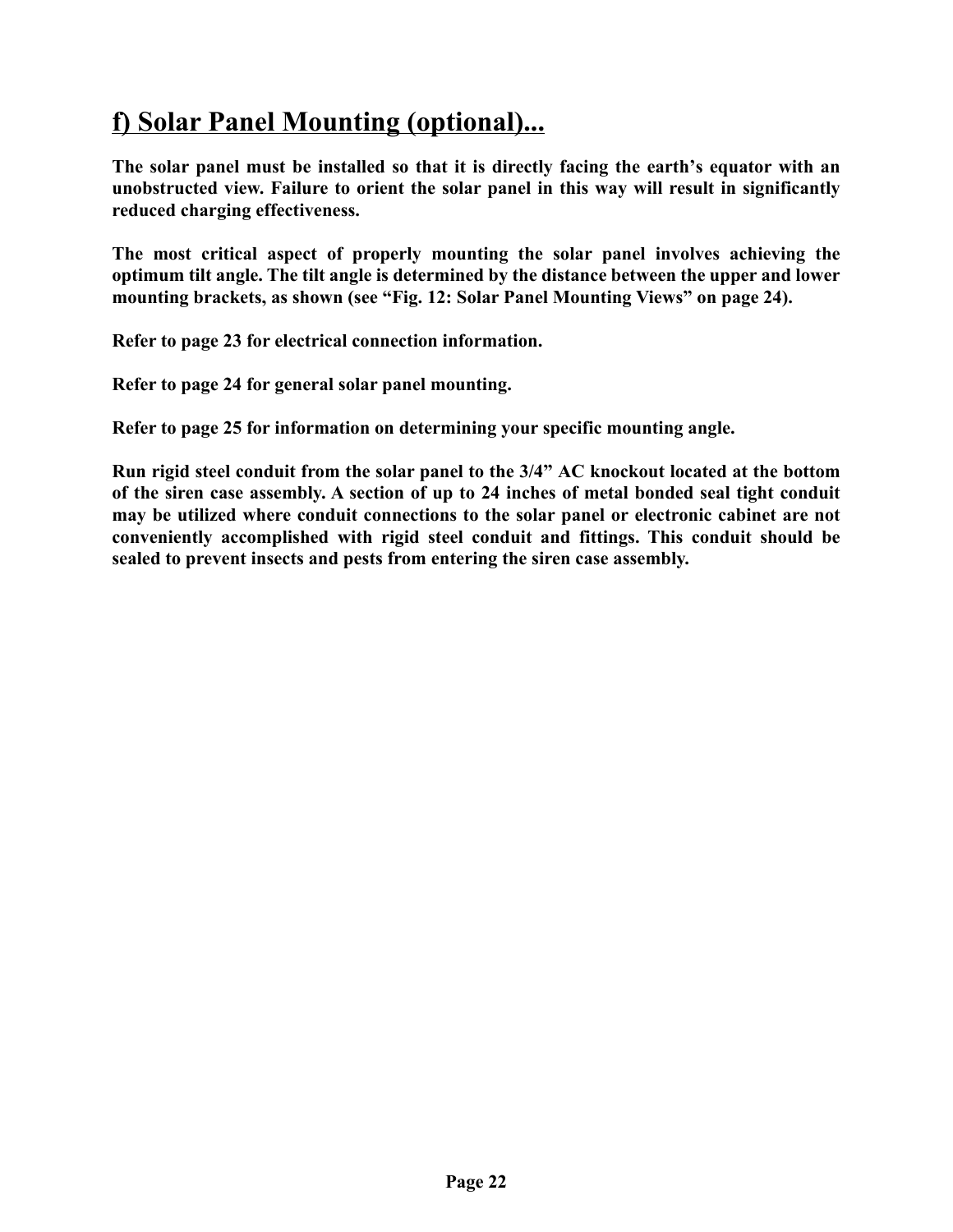#### <span id="page-22-0"></span>**Fig. 11: Solar Panel Wiring Connections**



**2.** Wire entrance hardware per local codes, water tight as required (3 places).

Regulator will measure approx. 40VDC in open circuit.

- **3.** Electrical boxes shown with covers removed.
- **4.** Cable to be stripped back 26" at solar panel end.
- **5.** Supplied by Whelen, included with installation kit.

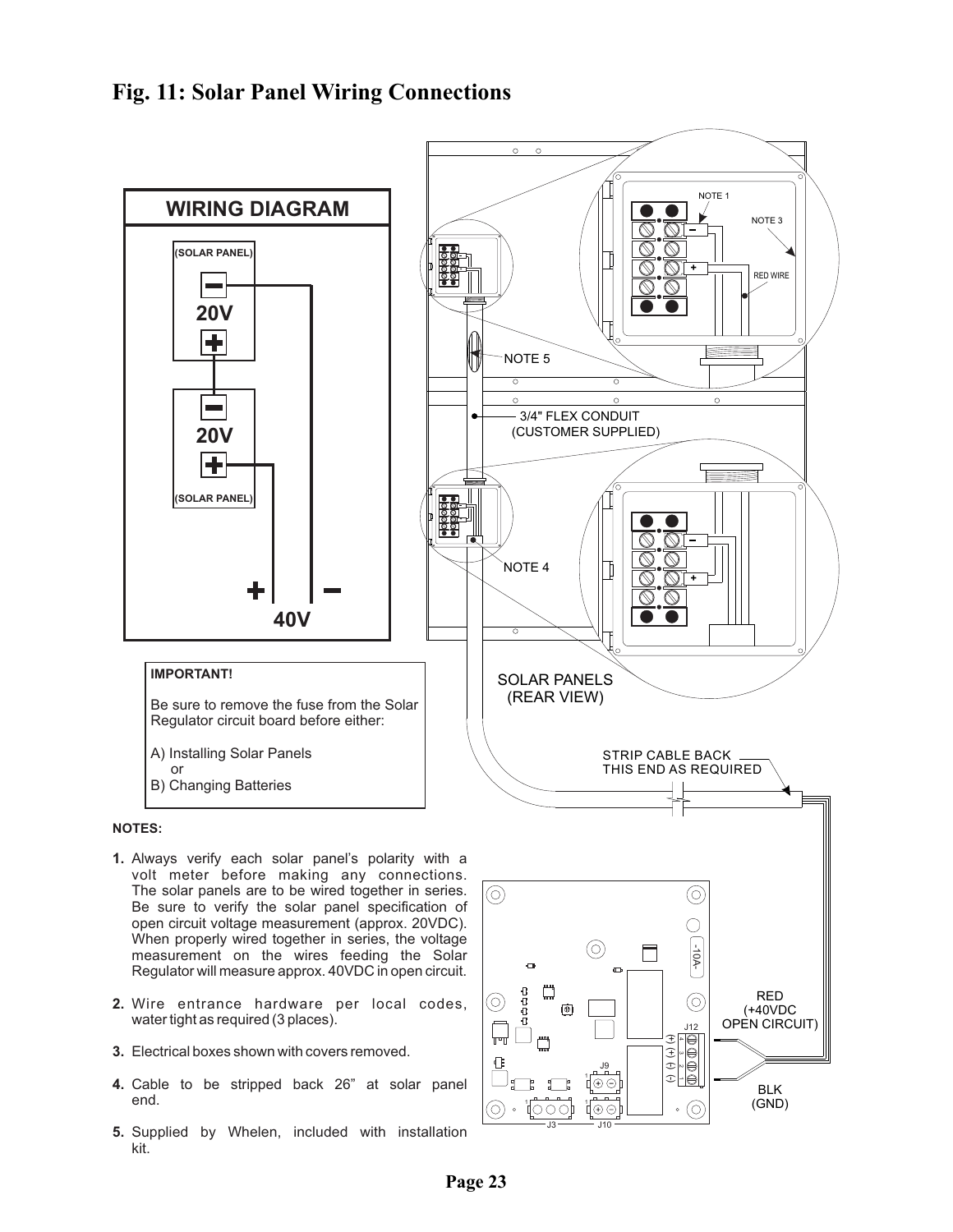<span id="page-23-0"></span>

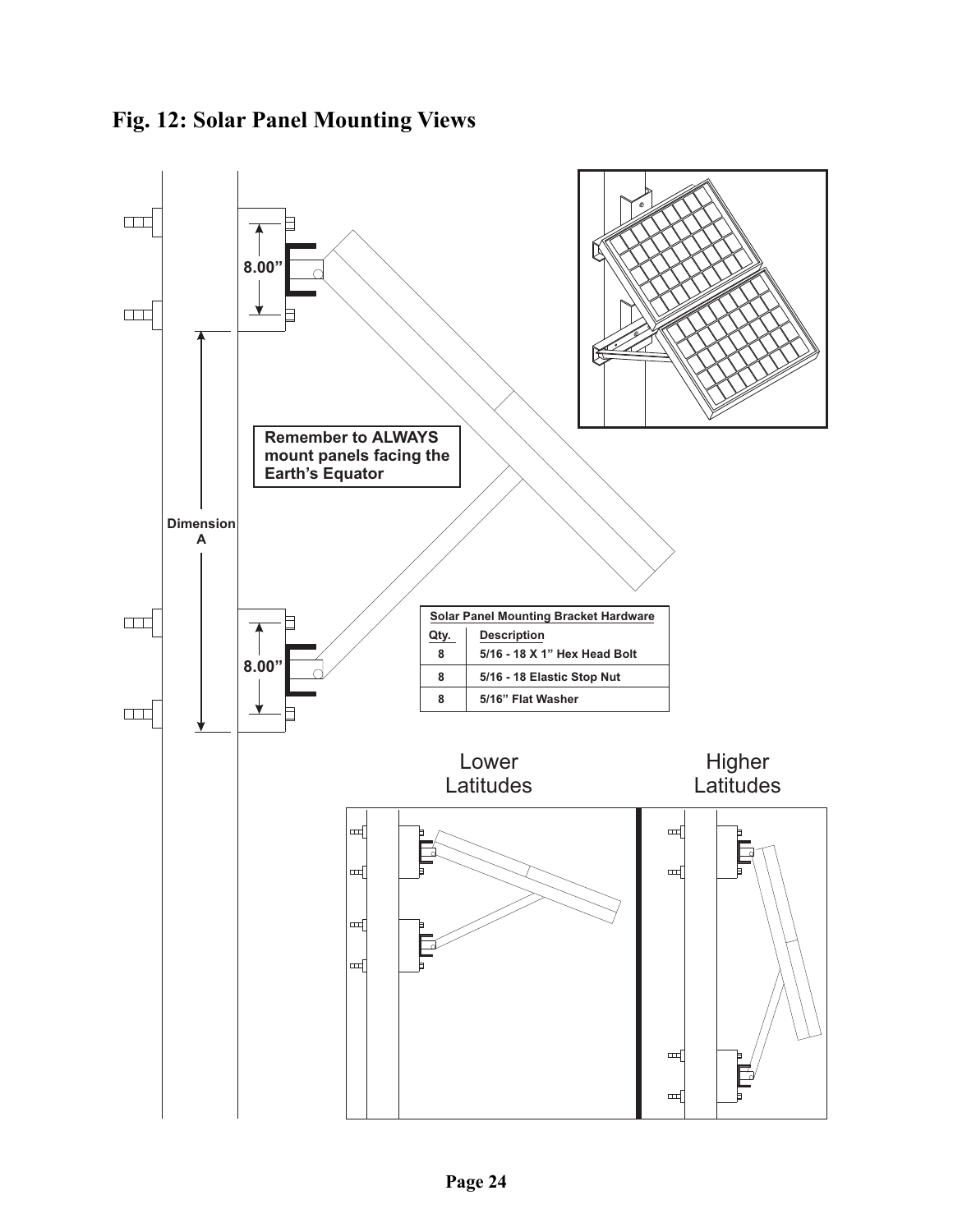### <span id="page-24-0"></span>**g) Determining Solar Panel Mounting Angle**

- **1. Determine the** *Latitude* **of your location.**
- **2. Find your** *Latitude* **on the table below and note the corresponding** *Tilt Angle.*

| <u>LATITUDE</u>              | <b>TILT ANGLE</b>                        |
|------------------------------|------------------------------------------|
| $0^\circ$ to $9^\circ$       | $75^{\circ}$ = Tilt Angle                |
| $10^{\circ}$ to $20^{\circ}$ | $85^\circ$ minus LATITUDE = Tilt Angle   |
| $21^{\circ}$ to $45^{\circ}$ | $80^\circ$ minus LATITUDE = Tilt Angle   |
| $46^{\circ}$ to $65^{\circ}$ | $75^\circ$ minus LATITUDE = Tilt Angle   |
| $66^{\circ}$ to $75^{\circ}$ | $10^{\circ}$ minus LATITUDE = Tilt Angle |

**3. Locate your TILT ANGLE in the list below. For every TILT ANGLE, there is a corresponding "Dimension A". "Dimension A" represents the distance from the bottom of the upper mounting bracket to the bottom of the lower mounting bracket.**

| example 1:                                   | example 2:                                  |
|----------------------------------------------|---------------------------------------------|
| Location LATITUDE is 30°                     | Location LATITUDE is 7°                     |
| $80^\circ$ - 30° = 50° Tilt Angle            | $7^\circ$ = 75 $^\circ$ Tilt Angle          |
| $50^{\circ}$ Tilt Angle = 33.60" Dimension A | 75 $\degree$ Tilt Angle =15.54" Dimension A |

| <b>Tilt</b><br>Dimension A<br>(inches)<br>Angle | Tilt<br><b>Dimension A</b><br>(inches)<br>Angle | Tilt<br><b>Dimension A</b><br>(inches)<br>Angle |
|-------------------------------------------------|-------------------------------------------------|-------------------------------------------------|
| $10 \longrightarrow 5049$                       | $32 \longrightarrow 43.71$                      | $54 \longrightarrow 30.93$                      |
| $11 \longrightarrow 50.34$                      | $33 \rightarrow 43.24$                          | $55 \longrightarrow 30.24$                      |
| $12 \longrightarrow 50.16$                      | $34 \longrightarrow 42.77$                      | $56 \longrightarrow 29.54$                      |
| $13 \longrightarrow 49.97$                      | $35 \rightarrow 42.28$                          | $57 \longrightarrow 28.84$                      |
| $14 \longrightarrow 49.77$                      | $36 \longrightarrow 41.78$                      | $58 \longrightarrow 28.13$                      |
| $15 \longrightarrow 49.55$                      | $37 \longrightarrow 41.26$                      | $59 \longrightarrow 27.41$                      |
| 16 <del>———</del> 49.32                         | $38 \longrightarrow 40.74$                      | $60 \longrightarrow 26.69$                      |
| $17 \longrightarrow 49.08$                      | $39 \longrightarrow 40.20$                      | $61 \longrightarrow 25.96$                      |
| $18 \longrightarrow 48.82$                      | $40 \longrightarrow 39.65$                      | $62 \rightarrow 25.23$                          |
| $19 \longrightarrow 48.54$                      | $41 \longrightarrow 39.10$                      | $63 \rightarrow 24.50$                          |
| $20 \longrightarrow 48.25$                      | $42 \longrightarrow 38.53$                      | $64 \longrightarrow 23.76$                      |
| $21 \longrightarrow 47.95$                      | $43 \longrightarrow 37.95$                      | $65 \rightarrow 23.01$                          |
| $22 \longrightarrow 47.63$                      | $44 \longrightarrow 37.36$                      | $66 \longrightarrow 22.27$                      |
| $23 \longrightarrow 47.30$                      | $45 \longrightarrow 36.75$                      | $67 \longrightarrow 21.52$                      |
| $24 \longrightarrow 46.95$                      | $46 \longrightarrow 36.14$                      | $68 \rightarrow 20.77$                          |
| $25 \longrightarrow 46.59$                      | $47 \longrightarrow 35.52$                      | $69 \longrightarrow 20.02$                      |
| $26 \longrightarrow 46.22$                      | $48 \longrightarrow 34.89$                      | $70 \longrightarrow 19.27$                      |
| $27 \longrightarrow 45.83$                      | $49 \longrightarrow 34.25$                      | $71 \longrightarrow 18.52$                      |
| $28 \longrightarrow 45.43$                      | $50 \longrightarrow 33.60$                      | $72 \longrightarrow 17.77$                      |
| $29 \longrightarrow 45.02$                      | $51 \longrightarrow 32.95$                      | $73 \rightarrow 17.02$                          |
| $30 \longrightarrow 44.60$                      | $52 \rightarrow 32.28$                          | $74 \longrightarrow 16.28$                      |
| $31 \longrightarrow 44.16$                      | $53 \longrightarrow 31.61$                      | $75 \longrightarrow 15.54$                      |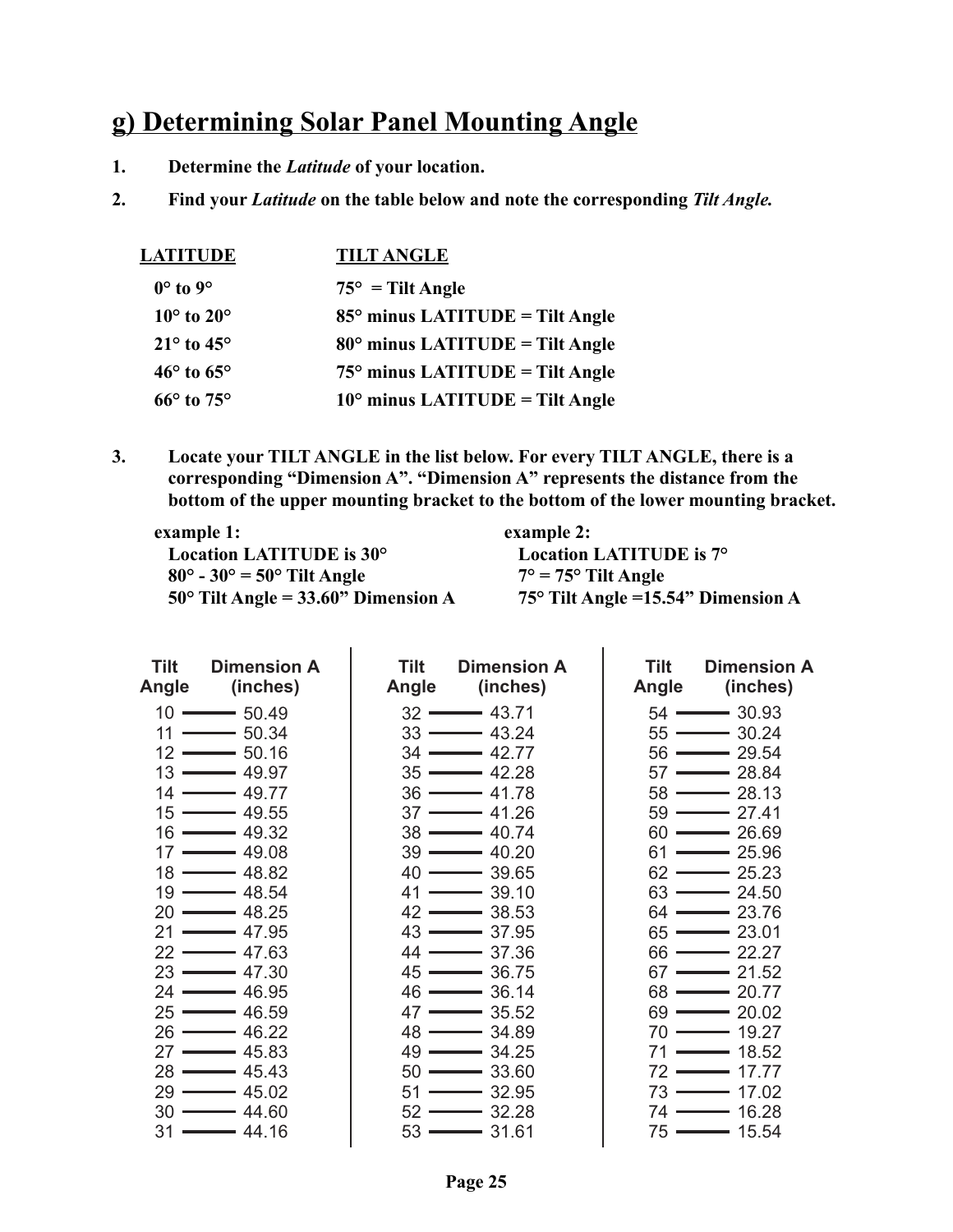### **Section IV: Wiring**

### <span id="page-25-0"></span>**a) Siren Connections**

**The type of speaker harness you receive depends on the number of speaker cells present. For systems consisting of 1 to 5 speaker cells, a 5-pair harness cable is provided. This cable has 5 BLACK wires numbered 1 to 5 and 5 RED wires numbered 1 to 5. For systems with 6 to 10 speaker cells, a 10-pair harness cable is used. This wires in this cable are designated as follows:**

**10 BLACK wires numbered 1 to 10**

**10 RED wires numbered 1 to 10**

**In systems with unused wires, dress the unused wires so they are out of the way. Do not cut these wires, as they can be used to replace damaged wires in the future.**

- **NOTE: The following procedure provides the information necessary for successfully connecting the siren harness wires to their designated amplifiers. Depending upon the distance between the siren base and the electronic cabinet, there will be varying lengths of wire remaining in the cabinet. It is the installers responsibility to properly trim and dress these wires in a fashion that not only leaves the wires organized, but also includes a service loop of suitable length.**
- **1. Locate the siren wiring harness where it enters the electronic cabinet.**
- **2. Locate the BLACK and RED wires marked 1 on their insulation. These wires are designated for connection to siren amplifier 1.**
- **3. Route these wires through the cabinet's wire loom and connect to Amp 1 [\(see "Fig.](#page-26-0) [13: Siren Amplifier Connections" on page 27\)](#page-26-0).**
- **4. Repeat steps 2 and 3, substituting the appropriate number for all remaining amplifiers.**
- **5. When all amplifiers have been wired, install loom cover.**

*Authors Note: Prior to this writing, systems with 6 to 9 speaker cells received a 9-pair harness cable, with Red and Black wires numbered 1 to 9. Systems with 10 speaker cells received two, 5 pair cables. One cable used Red and Black wires numbered 1 to 5, while the remaining cable used Red and Black wires numbered 1A to 5A (to be used for amplifiers 6 thru 10).*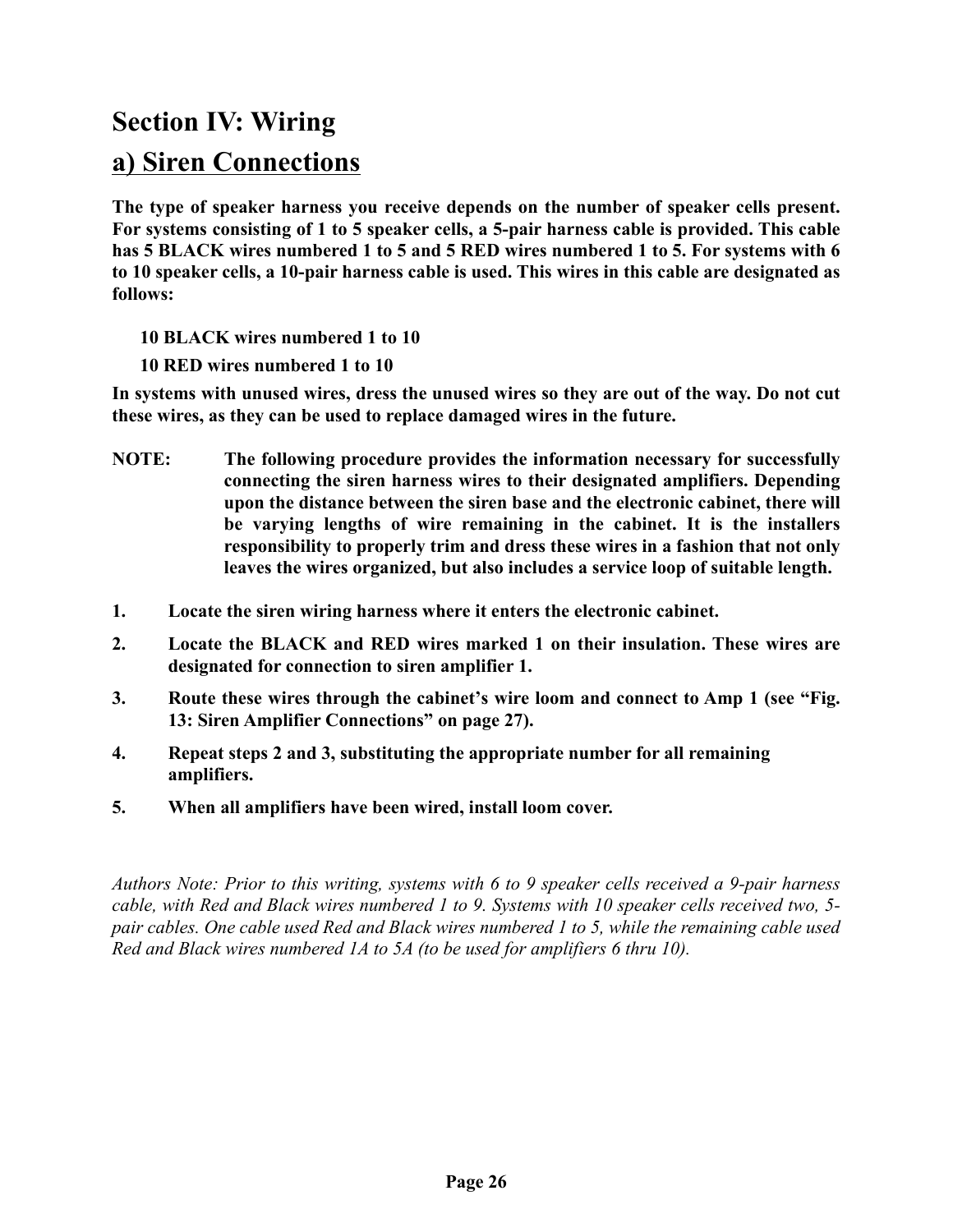

### <span id="page-26-0"></span>**Fig. 13: Siren Amplifier Connections**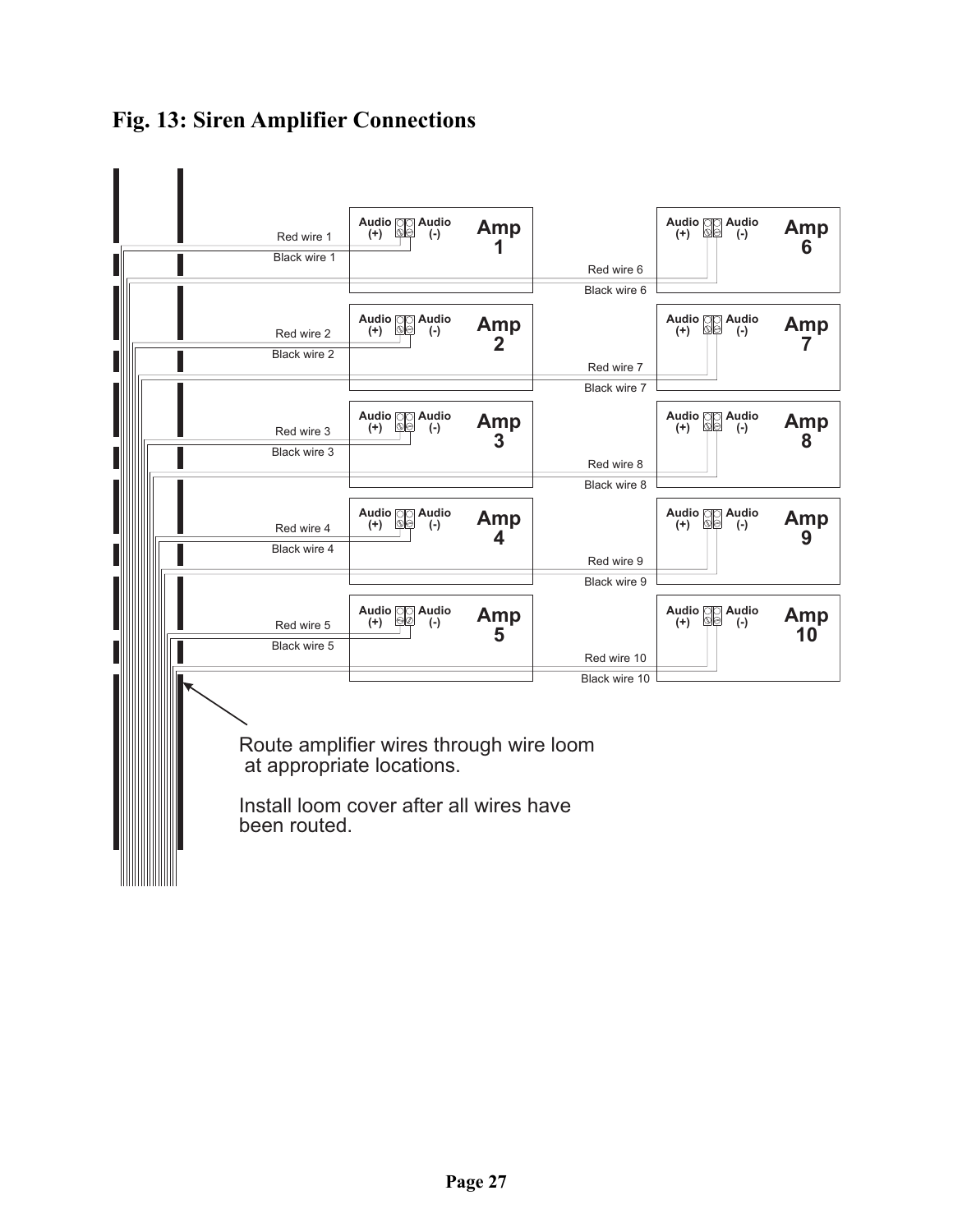### <span id="page-27-0"></span>**b) AC Wiring**

**An AC Service (Single Phase only) with an acceptable disconnect is required. A 15 amp (minimum) 120 VAC circuit is recommended.**

**Locate the service on the pole according to local codes, taking care that the service entrance will meet height requirements once the pole is set into place.**

**The WPS-2900 includes a 15 amp, 120 VAC outlet. The cabinet's battery charger plugs into one of the receptacles. The remaining receptacle is available for use by service personnel [\(see "Fig. 14: AC Outlet Installation" on page 29\).](#page-28-0)**

**NOTE: A section of up to 24 inches of metal bonded seal tight conduit may be utilized where conduit connections to the siren case assembly are not conveniently accomplished with rigid steel conduit and fittings.**

**Each WPS-2900 siren system is supplied with a Lightning arrestor which is to be installed on the AC service. Local codes should be reviewed and followed to establish the connection of this device on the primary or secondary side of the disconnect.**

**NOTE: The location of the siren site should be reviewed for the quality of the AC service. AC power sources that are subject to excessive power surges or transients are not acceptable.**

**The AC charger is simply plugged into an AC duplex outlet (factory included) installed as follows:**

- **1. Remove the cover from the 4" x 4" box.**
- **2. Position the 3/4" knock-out in the box above the 3/4" knockout in the cabinet.**
- **3. Attach a flex fitting (not included) through the cabinet and the box. This will secure the box to the cabinet.**
- **4. Connect the AC service to the leads on the cover assembly.**
- **5. Attach the cover to the box.**
- **6. Attach ground wire (GREEN) to cabinet ground stud above the installed outlet.**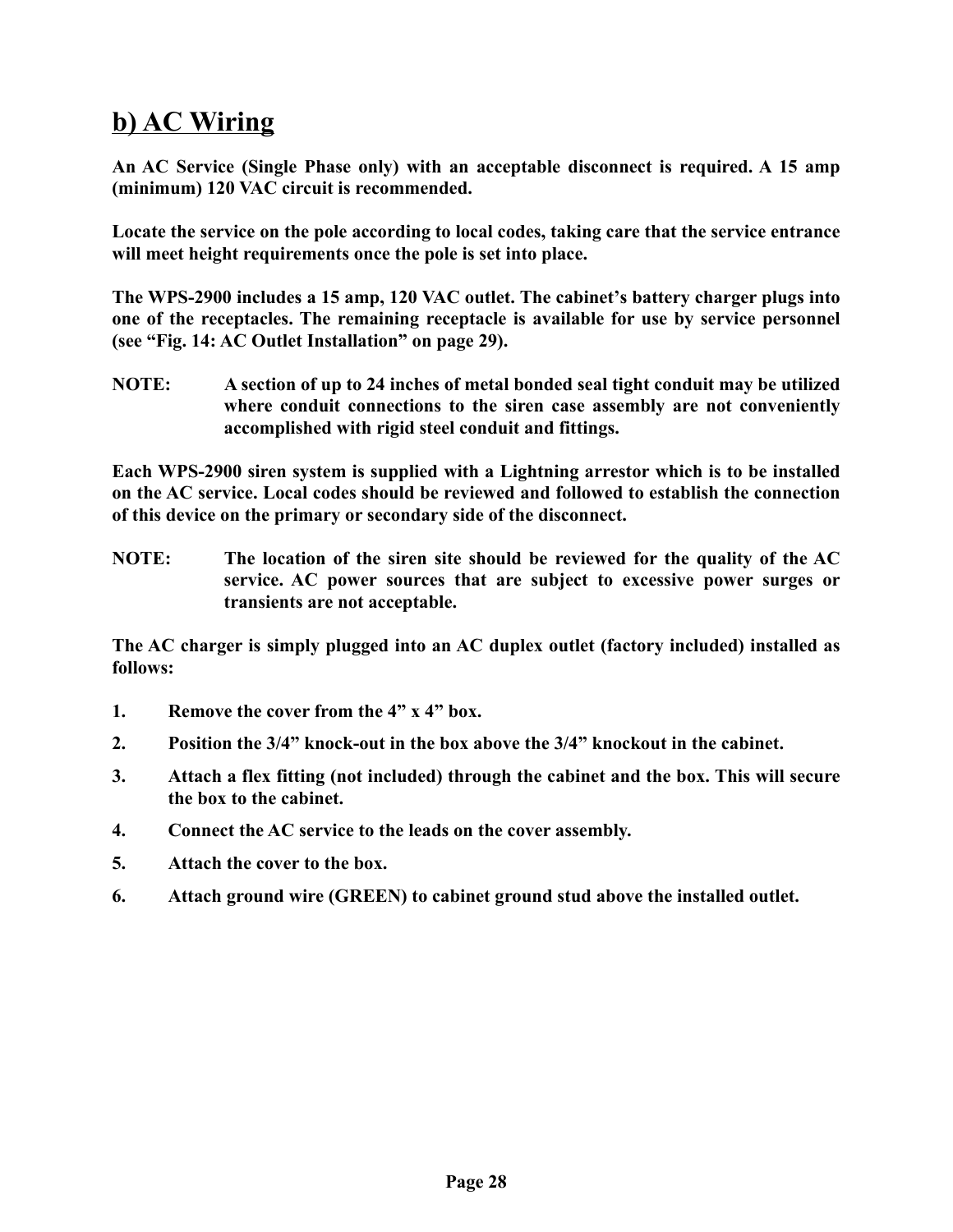### <span id="page-28-0"></span>**Fig. 14: AC Outlet Installation**

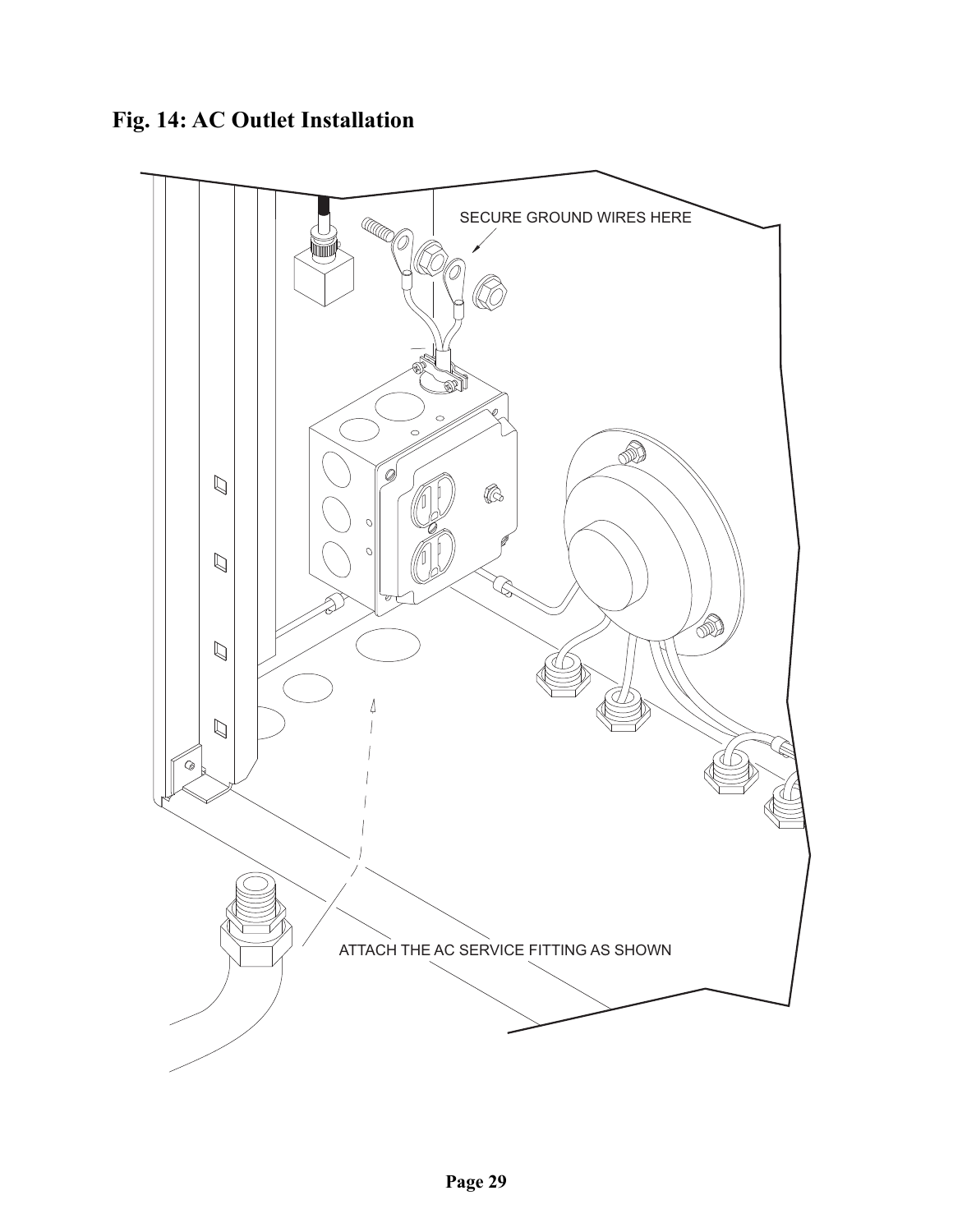### <span id="page-29-0"></span>**c) Batteries**

- **1. Make sure that the system battery switch is in the OFF position.**
- **2. Install the batteries included with your system and connect them as shown in the illustration representing your cabinet type. MAKE SURE TO OBSERVE THE POLARITY OF THE TERMINALS BEFORE MAKING ANY CONNECTIONS.**
- **NOTE: For battery wiring, DC wiring conventions are used (BLACK is ground (-)).**

*For Type II Cabinets [\(see "Fig. 15: Battery Connections \(Type II Cabinet\)" on page 31\)](#page-30-0)*

*Type III Cabinets [\(see "Fig. 16: Battery Connections \(Type III Cabinet\)" on page 32\)](#page-31-0)*

- **3. Rotate the system battery switch to the ON position.**
- **4. Plug the battery charger into the AC outlet.**
- **5. Verify system operation as outlined in the system maintenance check list.**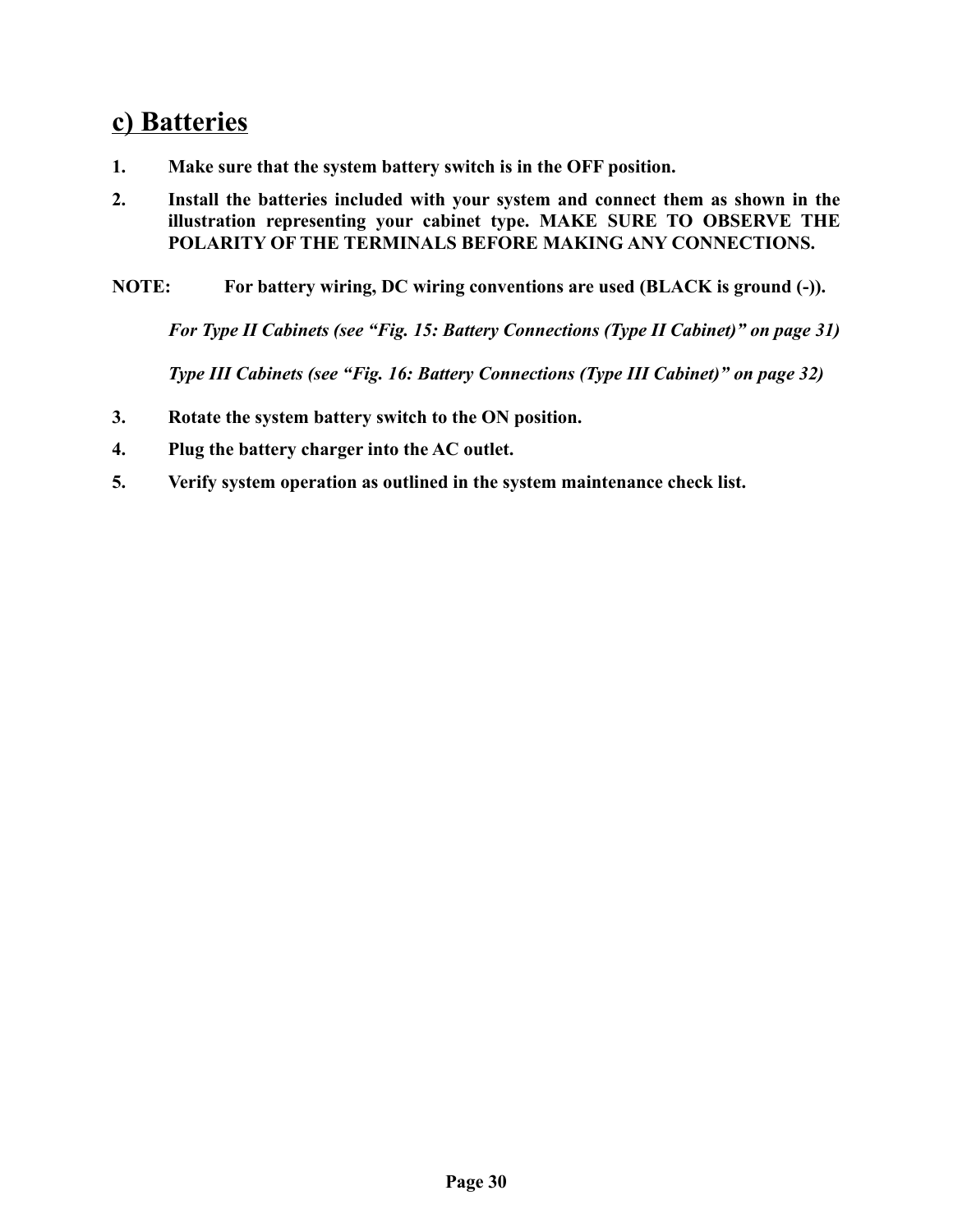<span id="page-30-0"></span>

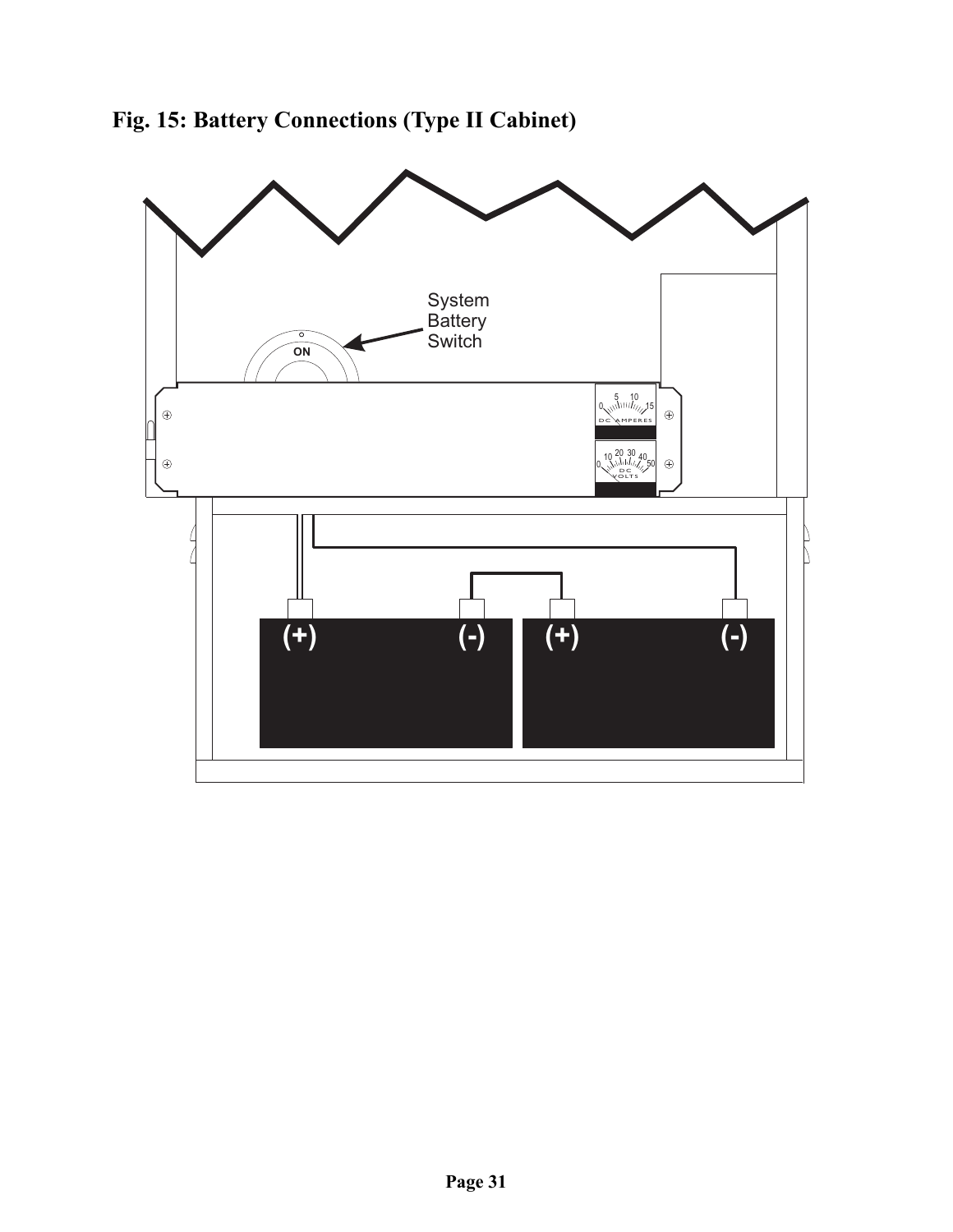<span id="page-31-0"></span>

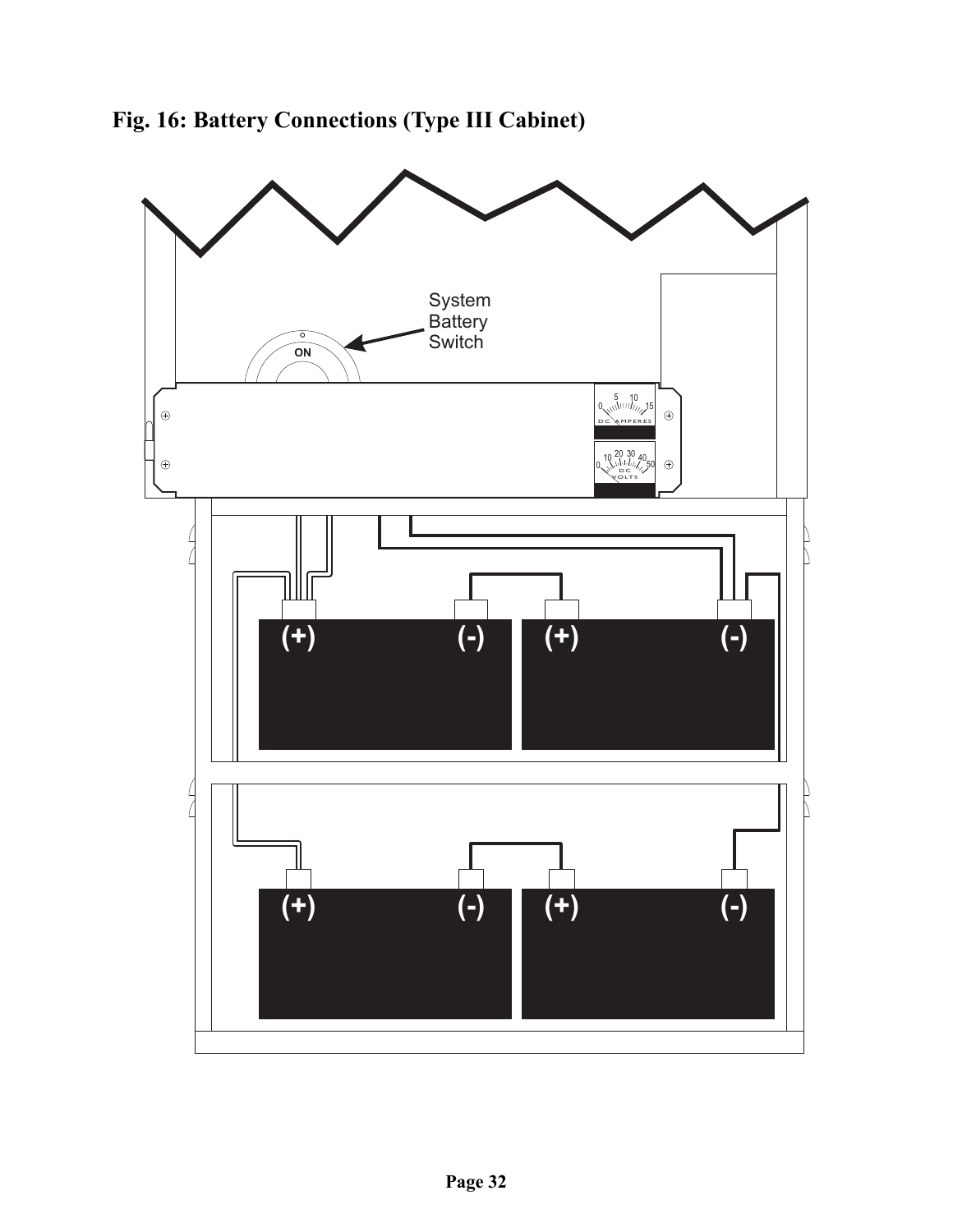### <span id="page-32-0"></span>**d) Landline (optional)**

**As an option, the WPS-2900 may be remotely controlled by either landline or RF link. Both methods communicate via DTMF protocol. Remote control may be one-way or two-way. The one-way option simply controls the WPS-2900, while the two-way option controls the WPS-2900 and reports WPS-2900 status back to a central control point.**

#### <span id="page-32-1"></span>**Fig. 17: Landline Wiring**

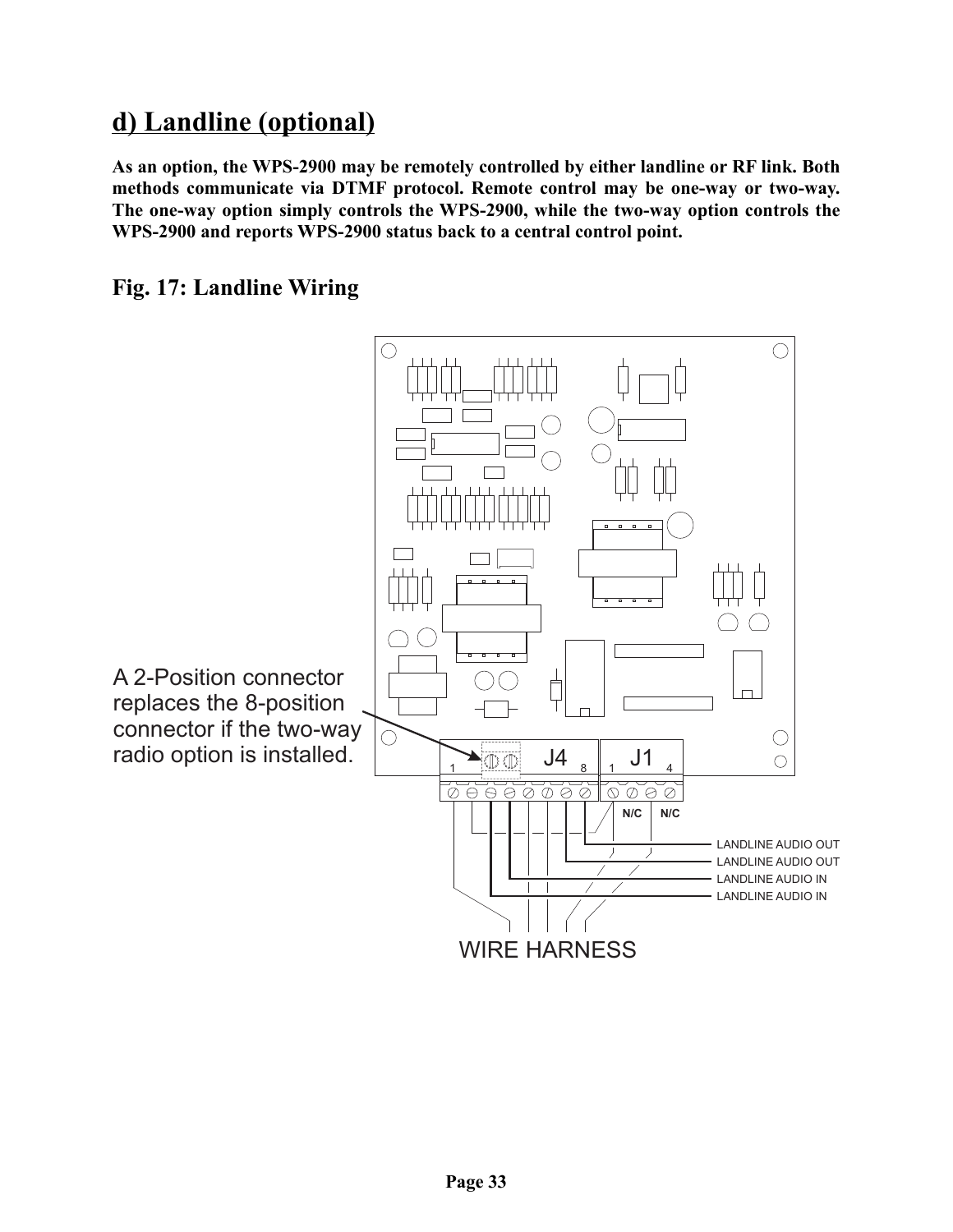<span id="page-33-0"></span>**e) Auxiliary Control/Status (optional)**

- **Cancel (or Clear)**
- **Whoop**

**• Wail**

**• Noon Test • Digital Voice Messages**

**The WPS-2900 may be equipped with an optional module that allows the user to remotely control siren functions and to remotely collect siren status information. The following**

- **(1 16)**
- **Silent Test**
	- **Silent Test Clear**
- 

**Whelen commands are supported:**

**• North\***

- **East\***
- **South\***
- **West\***
- **Clockwise\***
- **Counter-Clockwise\***
- **Strobe On**
- **Strobe Off**

**\* = Not available for the WPS-2900**

**The following status bits are supported with Normally Open relay closures:**

| AC               | <b>AC Voltage is present</b>          |
|------------------|---------------------------------------|
| DC               | DC Voltage level is good              |
| <b>Partial</b>   | At least one amplifier is active      |
| <b>Full</b>      | All amplifiers and drivers are active |
| <b>Rotor</b>     | <b>Rotor Active</b>                   |
| <b>Intrusion</b> | <b>Intrusion active</b>               |

**In addition to commands and status functions, the Auxiliary Control/Status Option has transformer coupled circuits for accepting audio. One circuit is active in conjunction with the Public Address command, while the other circuit is used for local audio, such as a local microphone or paging system. The local audio must have a "Push To Talk" contact closure for operation. In either case the audio is broadcast over the system.**

**To activate one of the supported commands, simply make a closure between the desired command input and ground. Typically, a relay is used to make a remote connection. An open collector device may be used, as long as it meets the electrical specifications of this document.**

**When an input is activated by a momentary closure, the siren function will run for the pre programmed time or until another command is activated. For example, the Cancel command will override a warning tone and silence the siren. Note that if a closure is maintained, it can not be overridden.**

- **Attack • Alert**
- **Public Address • Air Horn**
	- **Hi/Low**
	-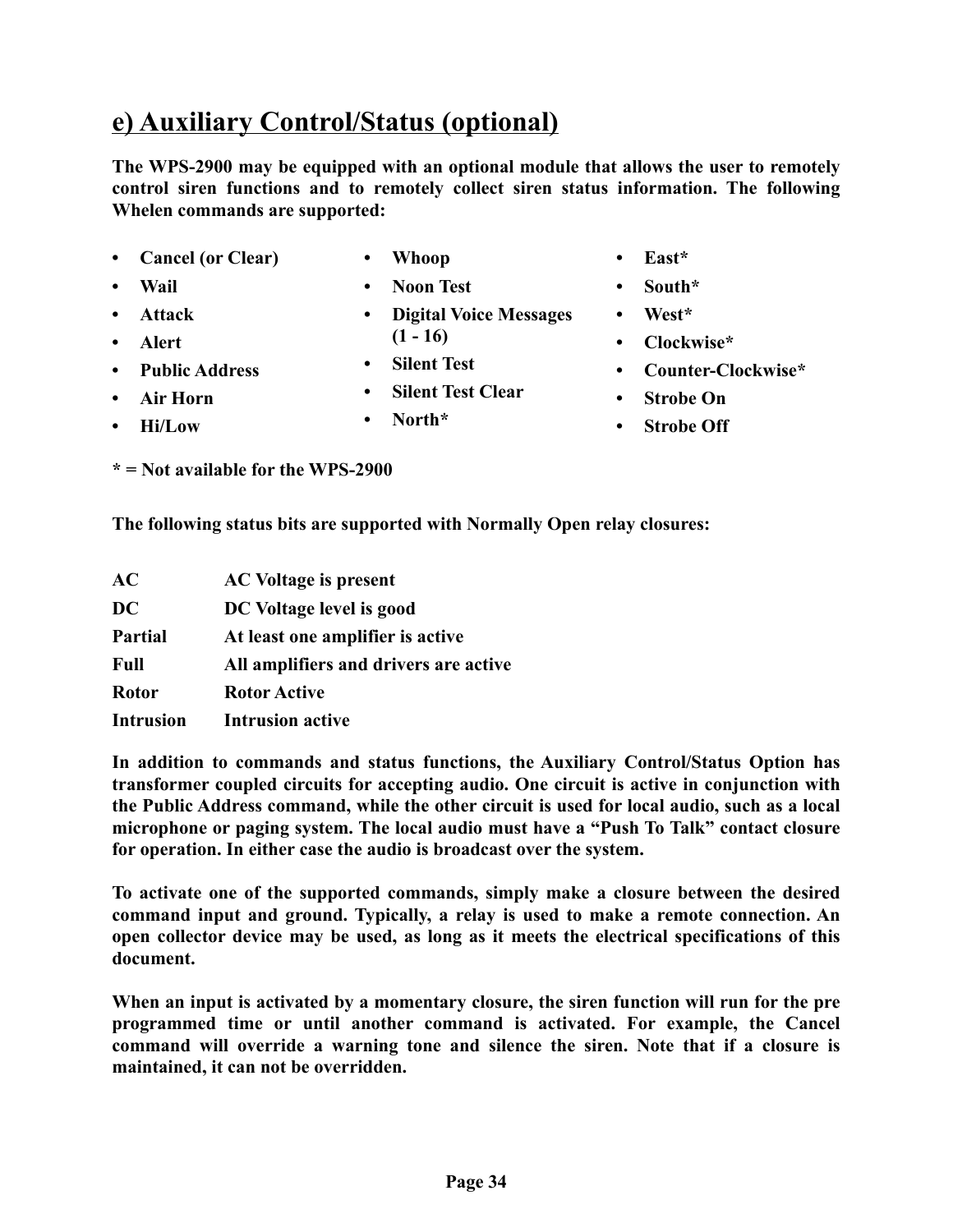**The local audio path operates a little differently than the other commands. The "Push To Talk" closure must be maintained for the duration of the command, however, the activation will automatically turn off if held active for more than 8 minutes.**

**The input cables may be up to 4,000 feet away, based on at least 26 AWG cable. Any audio cable bust be shielded, twisted-pair and grounded at the audio source.**

| <b>Terminal Block 1</b><br><b>Contact Number</b> | <b>Input Function</b>               | <b>Terminal Block 1</b><br><b>Contact Number</b> | <b>Input Function</b>           |
|--------------------------------------------------|-------------------------------------|--------------------------------------------------|---------------------------------|
| 1.                                               | <b>Ground</b>                       | 24.                                              | <b>Message 9 Input</b>          |
| 2.                                               | <b>Cancel Command Input</b>         | 25.                                              | Ground                          |
| 3.                                               | <b>Wail Command Input</b>           | 26.                                              | <b>Message 10 Input</b>         |
| 4.                                               | <b>Attack Command Input</b>         | 27.                                              | <b>Message 11 Input</b>         |
| 5.                                               | <b>Alert Command Input</b>          | 28.                                              | <b>Message 12 Input</b>         |
| 6.                                               | <b>Public Address Command Input</b> | 29.                                              | <b>Message 13 Input</b>         |
| 7.                                               | Ground                              | 30.                                              | <b>Message 14 Input</b>         |
| 8.                                               | <b>Air Horn Command Input</b>       | 31.                                              | Ground                          |
| 9.                                               | <b>Hi/Low Command Input</b>         | 32.                                              | <b>Message 15 Input</b>         |
| 10.                                              | <b>Whoop Command Input</b>          | 33.                                              | <b>Message 16 Input</b>         |
| 11.                                              | <b>Noon Test Input</b>              | 34.                                              | <b>North Command Input</b>      |
| 12.                                              | <b>Silent Test Command Input</b>    | 35.                                              | <b>East Command Input</b>       |
| 13.                                              | Ground                              | 36.                                              | <b>South Command Input</b>      |
| 14.                                              | <b>Silent Test Clear Input</b>      | 37.                                              | Ground                          |
| 15.                                              | <b>Message 1 Input</b>              | 38.                                              | <b>West Command Input</b>       |
| 16.                                              | <b>Message 2 Input</b>              | 39.                                              | <b>Clockwise Command Input</b>  |
| 17.                                              | <b>Message 3 Input</b>              | 40.                                              | <b>CCW Command Input</b>        |
| 18.                                              | <b>Message 4 Input</b>              | 41.                                              | <b>Strobe On Command Input</b>  |
| 19.                                              | Ground                              | 42.                                              | <b>Strobe Off Command Input</b> |
| 20.                                              | <b>Message 5 Input</b>              | 43.                                              | Ground                          |
| 21.                                              | <b>Message 6 Input</b>              | 44.                                              | <b>Remote Audio Input</b>       |
| 22.                                              | <b>Message 7 Input</b>              | 45.                                              | <b>Remote Audio Input</b>       |
| 23.                                              | <b>Message 8 Input</b>              |                                                  |                                 |
| <b>Terminal Block 2</b><br><b>Contact Number</b> | <b>Function</b>                     | <b>Terminal Block 2</b><br><b>Contact Number</b> | <b>Function</b>                 |
|                                                  |                                     |                                                  |                                 |
| 1.                                               | <b>AC Status N.O.</b>               | 7.                                               | <b>Full Status N.O.</b>         |
| 2.                                               | <b>AC Status N.O.</b>               | 8.                                               | <b>Full Status N.O.</b>         |
| 3.                                               | DC Status N.O.                      | 9.                                               | Rotor Status N.O.               |
| 4.                                               | DC Status N.O.                      | 10.                                              | Rotor Status N.O.               |
| 5.                                               | <b>Partial Status N.O.</b>          | 11.                                              | <b>Intrusion Switch N.O.</b>    |
| 6.                                               | <b>Partial Status N.O.</b>          | 12.                                              | <b>Intrusion Switch N.O.</b>    |
| <b>Terminal Block 3</b><br><b>Contact Number</b> | <b>Function</b>                     | <b>Terminal Block 3</b><br><b>Contact Number</b> | <b>Function</b>                 |
| 1.                                               | <b>Push To Talk Input</b>           | 3.                                               | <b>Local Audio Input</b>        |
| 2.                                               | <b>Push To Talk Ground</b>          | 4.                                               | <b>Local Audio Input</b>        |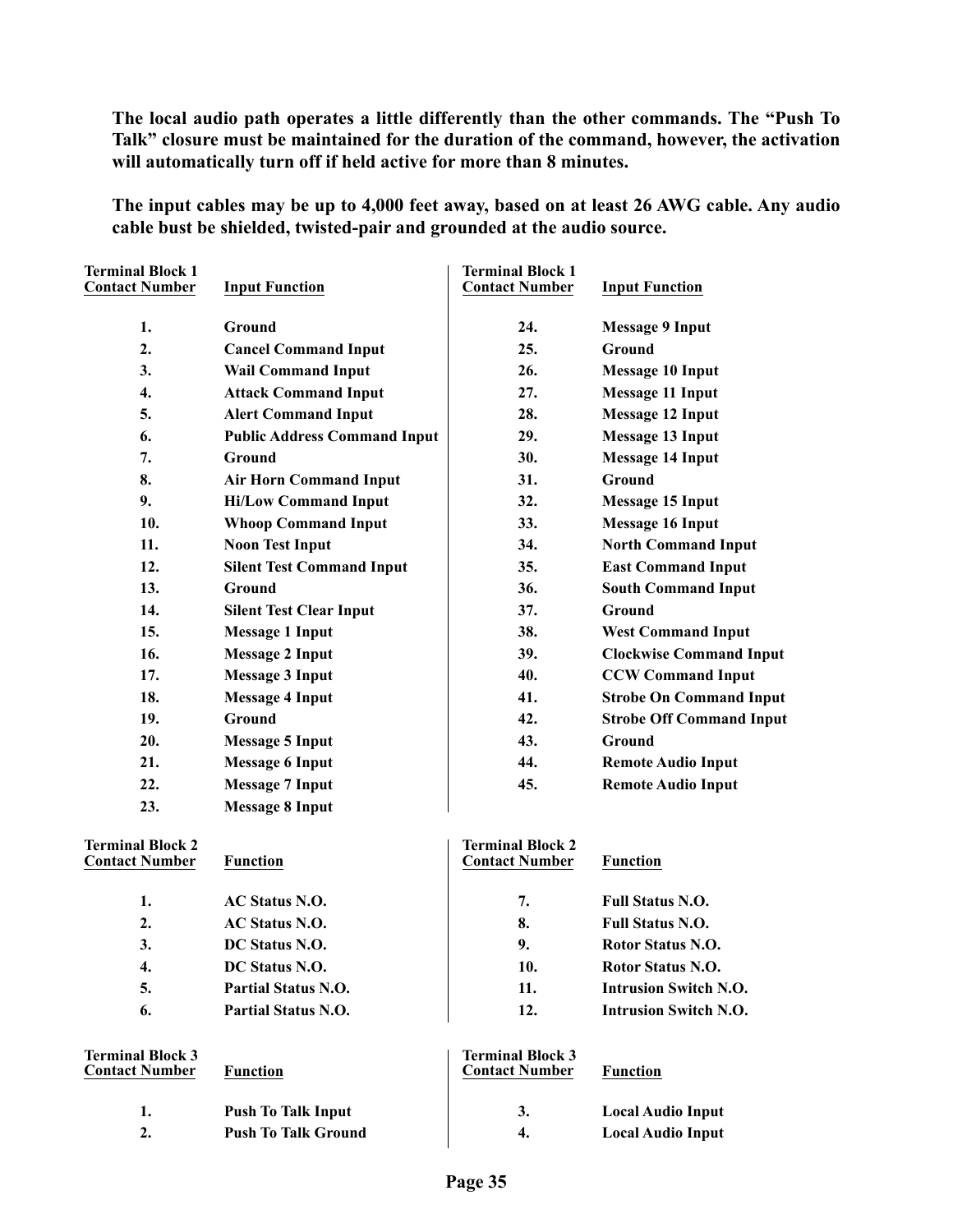| <b>Electrical Input Specifications</b> |                   | <b>Electrical Output Specifications</b> |                  |
|----------------------------------------|-------------------|-----------------------------------------|------------------|
| <b>Minimum Closure Time</b>            | <b>250</b> ms     | <b>Minimum Voltage Rating</b>           | 24VDC            |
| Low Level Current (min.): 35 mA        |                   | <b>Current Rating:</b>                  | $250 \text{ mA}$ |
| High Level Voltage (max): 32VDC        |                   |                                         |                  |
| <b>Audio Input Level:</b>              | $-17$ to $+10$ dB |                                         |                  |

**One (1) wiring harness is supplied to connect the ESC2020 Controller to the Auxiliary Control/Status (AUXCS) Option Board.**

**A 16-position connector, J1, as well as a 3-position connector, J2, are mounted onto the AUXCS circuit board. J1 controls the status and control functions available in the AUXCS board. J2 controls the PA/audio functions. The single harness comes out of the ESC2020 Controller with an 18-position connector, J11. All of the available functions of the AUXCS board are addressed through this one single harness.**

#### <span id="page-35-0"></span>**Fig. 18: Auxiliary Control/Status Board Wiring**

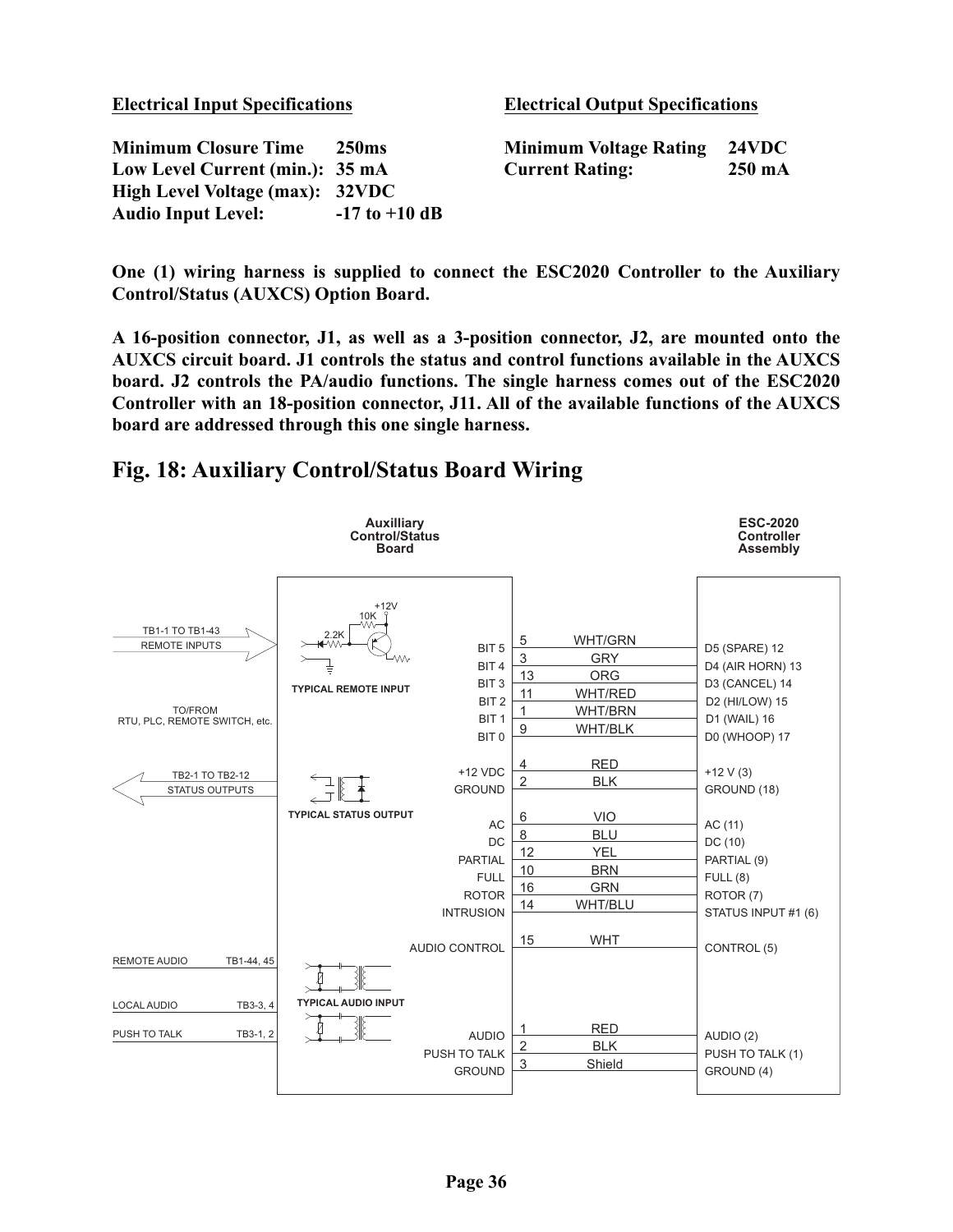**There are three potentiometers for audio level adjustments on the AUXCS board. Refer to the diagram below for the location of these potentiometers.**

**The potentiometers are factory set for typical signal levels, however, some adjustment may be necessary depending on the actual audio source in the field.**

**The upper most potentiometer has been calibrated at the factory for a minimum clipping level. THIS POTENTIOMETER SHOULD NOT BE ADJUSTED! The Receive Audio and/ or the Local Audio potentiometers are adjusted until the clipping indicator LED just starts to flicker on. The Local Audio potentiometer is the one toward the rear of the cabinet, while the Receive Audio potentiometer is the one toward the front of the cabinet.**

**NOTE: The front panel MIC VOLUME control should be set full volume (clockwise) if the AUXCS option is being used.**



<span id="page-36-0"></span>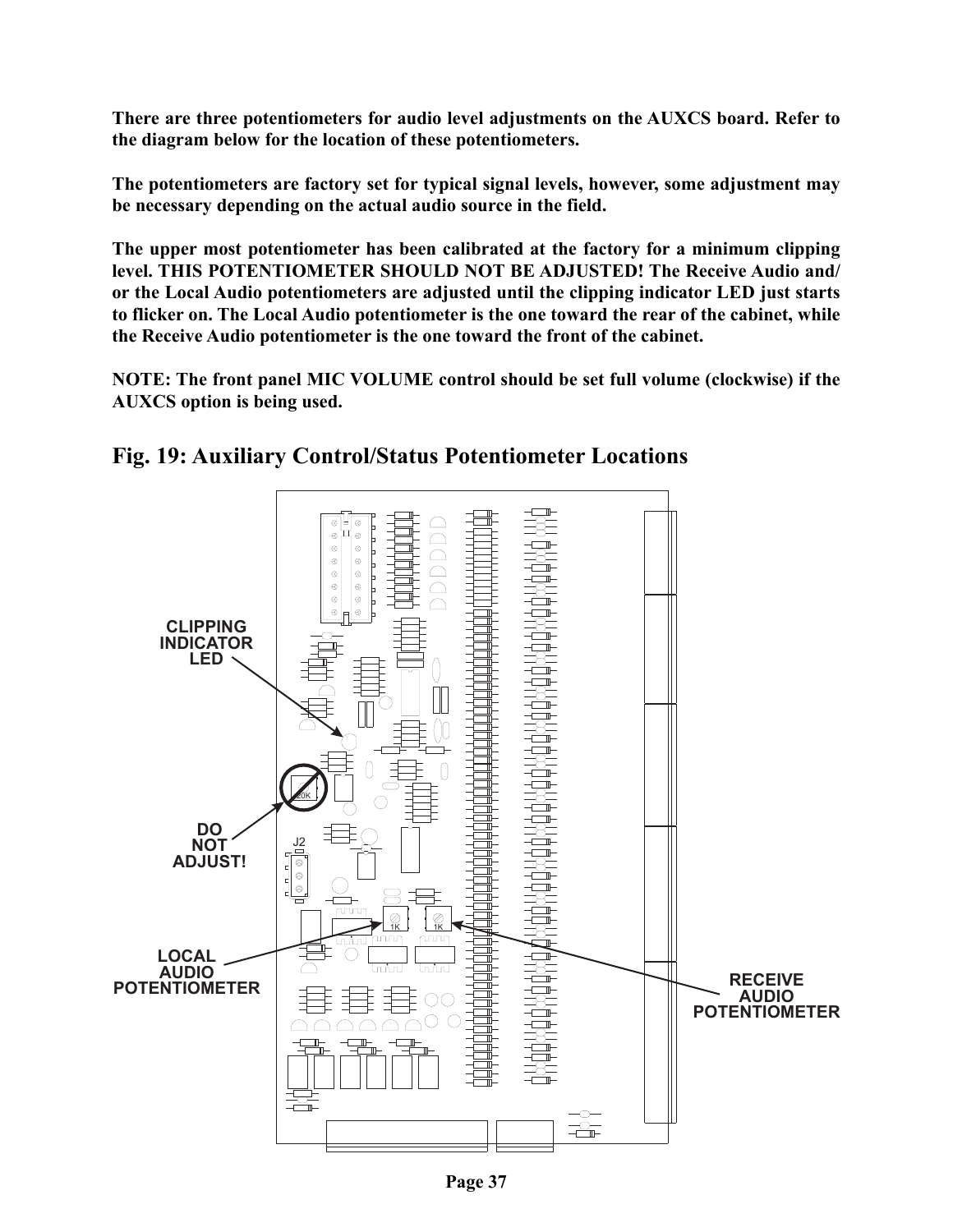### <span id="page-37-0"></span>**f) Paging Interface (optional)**

**The WPS-2900 may be equipped with an optional module that allows the user to broadcast siren tones, digital voice messages or public address through existing in-plant public address systems.**

**The audio output of the Paging Interface Module is a 600 ohm, transformer coupled signal. This output interfaces with most industry standard paging systems. A level adjustment potentiometer allows the user to set the siren output to a desirable level, through the public address system.**

**The Paging Interface Module also has an output relay that makes a 1 amp rated, contact closure whenever the siren audio is active. This is typically used to perform the in-plant PA microphone "Push-To-Talk" function.**

| <b>Customer Interface</b> |                        | <b>Connector J2</b>     |                       |
|---------------------------|------------------------|-------------------------|-----------------------|
| <b>Connection</b>         | <b>Output Function</b> | (factory wired)         | <b>Input Function</b> |
| $J3-1$                    | <b>Audio Out</b>       |                         | <b>Bias Input</b>     |
| $J3-2$                    | <b>Audio Out</b>       | 2                       | <b>PA Relay</b>       |
|                           |                        | 3                       | <b>Audio In</b>       |
| $J1-1$                    | N.O., 1 Amp Contact    | $\overline{\mathbf{4}}$ | <b>Audio In</b>       |
| $J1-2$                    | N.O., 1 Amp Contact    | 5                       | $+12$ VDC             |
|                           |                        | 6                       | Ground                |
|                           |                        | 7                       | not used              |

#### <span id="page-37-1"></span>**Fig. 20: Paging Interface Board**

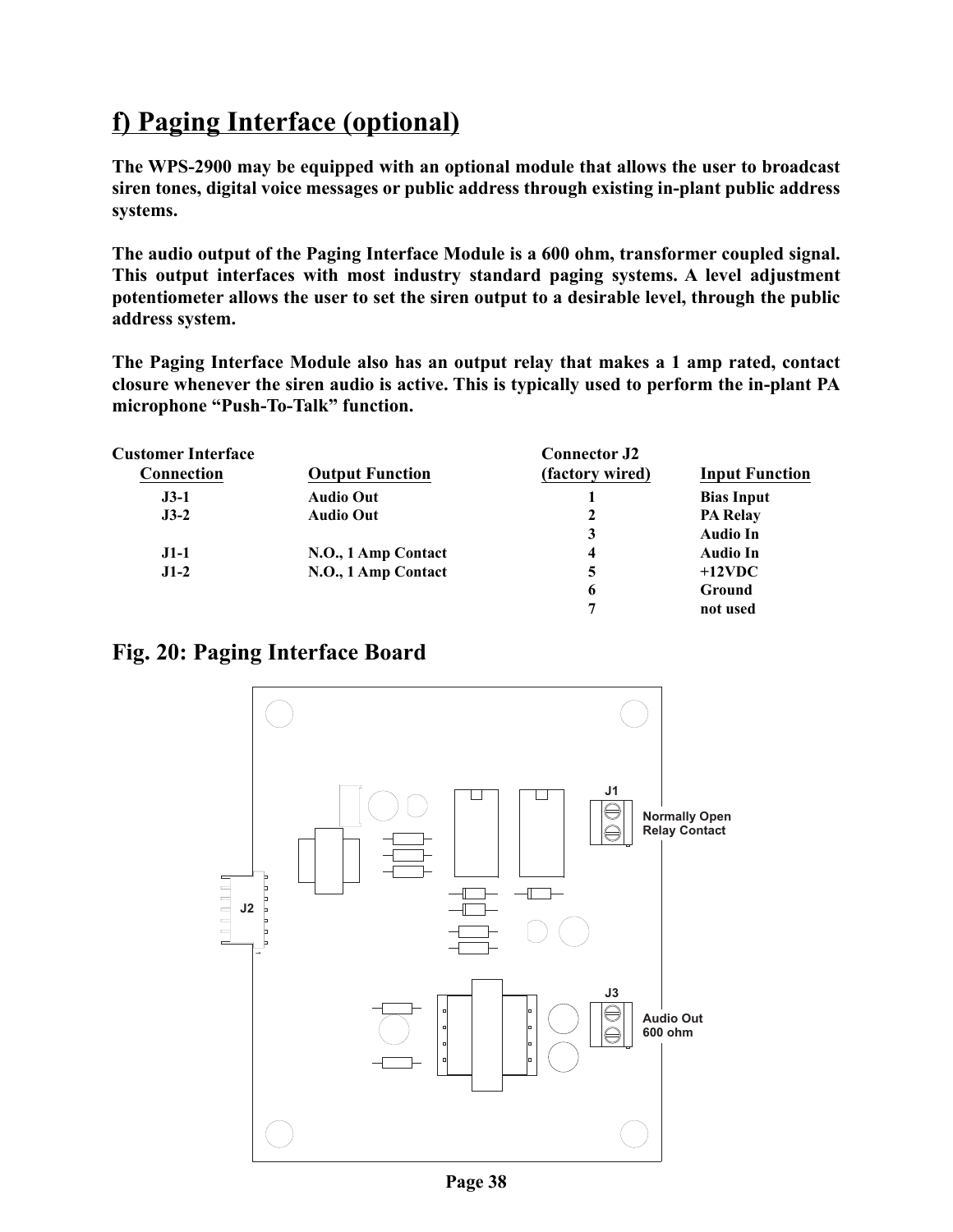### <span id="page-38-0"></span>**g) Strobe Control Options STCTRL & SCWPS**

**The WPS-2900 may be equipped with an optional, highly visible external strobe light which upon activation provides a visual indication during siren operation.**

**The STCTRL includes the strobe control board, cable, hardware for mounting the board to the inside of the cabinet and the mating connector. This board comes complete with all the necessary components to be able to control a strobe using power from inside the cabinet.**

**The SCWPS provides the same components, strobe control board, cable, mounting hardware and mating connector, but additionally includes a mounting plate (including all necessary hardware) to mount an ISB24 strobe to the top of the siren. The appropriate length of strobe power cable (including connectors) to reach from the top of the siren to the cabinet is also included. Please note that the ISB24 is NOT included and must be purchased separately.**

**The strobe control board has two functions. The first is to switch 24VDC. The second is to provide a contact closure with a 10A relay. These functions allow for the use of strobe(s) in combination with the siren to activate and operate at the same time.**

<span id="page-38-1"></span>**Fig. 21: Strobe Control Board**

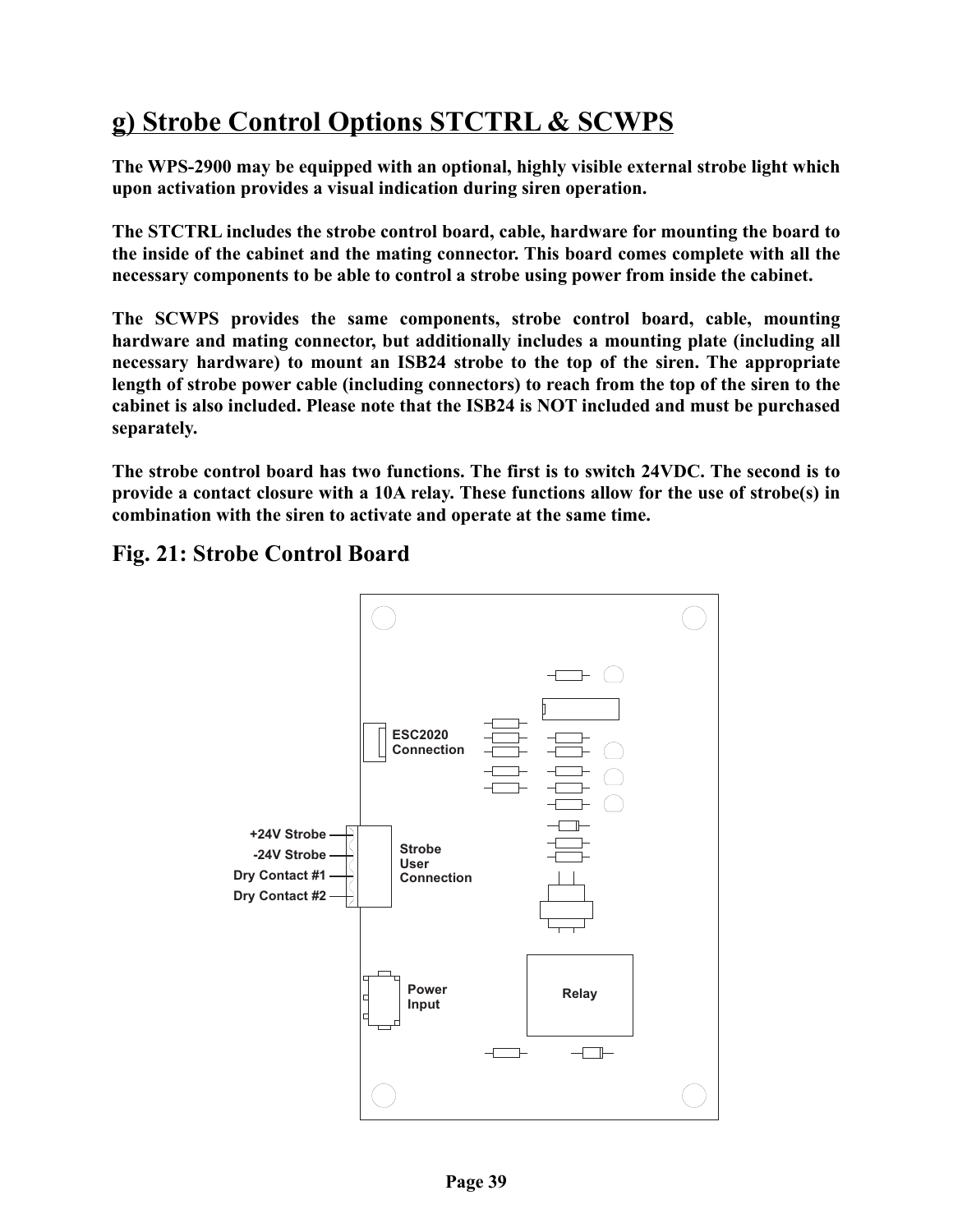### <span id="page-39-0"></span>**h) Auxiliary Input Board**

**The WPS-2900 may be equipped with an optional module that can activate siren functions via an external auxiliary input contact closure. For external controls, the "closure" must be at least 1/2 second in duration. The "closure" must be made to ground. A ground contact is supplied at the terminal strip for this purpose. The following Whelen Commands are supported:**

- **Cancel (or Clear)**
- **Wail**
- **Attack**
- **Alert**
- **Airhorn**
- **Hi/Low**
- **Whoop**
- **Noon Test**
- **Silent Test**
- **Digital Voice Messages 1 4**

<span id="page-39-1"></span>

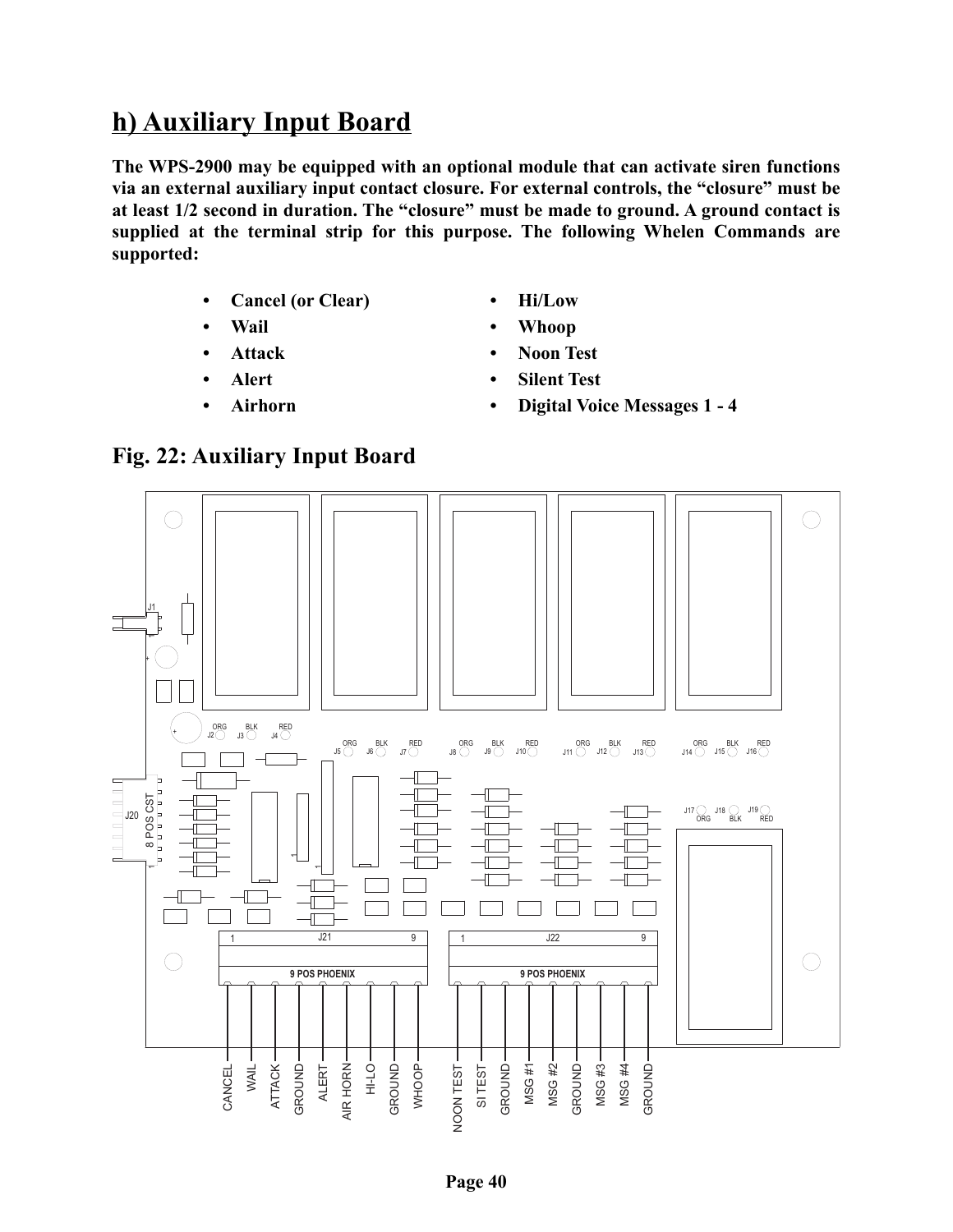**To activate one of the supported commands, simply make a momentary dry closure between the desired command input and ground. Typically, a relay is used to make a remote connection. When an input is activated by a momentary closure, the siren function will run for the pre-programmed time or until another command is activated. For example, the Cancel (or Clear) command will override a warning tone and silence the siren. Note that if a closure is maintained, it can not be overridden.**

**One harness, one board and 4 mounting screws are supplied with the AUXIN option for connecting to the ESC-2020 Controller. The supplied harness connects from the ESC-2020 controller into an 8 position connector, J20, on the AUXIN board.**

**NOTE: AUXIN will not work with older ESC-864 controller based sirens.**

**Auxiliary Input Board Pin-outs**

**Terminal Block Jackson** 

| <b>Terminal Block J22</b><br><b>Contact Number</b> | <b>Input Function</b>    | <b>Terminal Block J22</b><br><b>Contact Number</b> | <b>Input Function</b> |
|----------------------------------------------------|--------------------------|----------------------------------------------------|-----------------------|
| 1.                                                 | <b>Noon Test</b>         | 6.                                                 | Ground                |
| 2.                                                 | <b>Silent Test</b>       | 7.                                                 | Digital Voice Msg. #3 |
| 3.                                                 | Ground                   | 8.                                                 | Digital Voice Msg. #4 |
| 4.                                                 | Digital Voice Msg. #1    | 9.                                                 | Ground                |
| 5.                                                 | Digital Voice Msg. #2    |                                                    |                       |
| <b>Terminal Block J21</b><br><b>Contact Number</b> | <b>Input Function</b>    | <b>Terminal Block J21</b><br><b>Contact Number</b> | <b>Input Function</b> |
| 1.                                                 | <b>Cancel (or Clear)</b> | 6.                                                 | Air Horn              |
| $\overline{2}$ .                                   | Wail                     | 7.                                                 | <b>Hi/Low</b>         |
| 3.                                                 | <b>Attack</b>            | 8.                                                 | Ground                |
| 4.                                                 | Ground                   | 9.                                                 | Whoop                 |
|                                                    |                          |                                                    |                       |

### **i) Two-tone Decoder Board**

**5. Alert**

**The WPS-2900 may be equipped with an optional module for decoding two-tone frequencies. The two-tone decoder may be equipped with up to six (6) decode modules. The appropriate decode module is factory wired to the appropriate command, provided that information has been supplied to the factory.**

**The tables on the following page list the timing sequences and tones that are supported by the two-tone decoder. Up to six (6) modules may be used on one decoder board. Any one timing sequence may be used for each module, with the first and second tones always being from the same tone table.**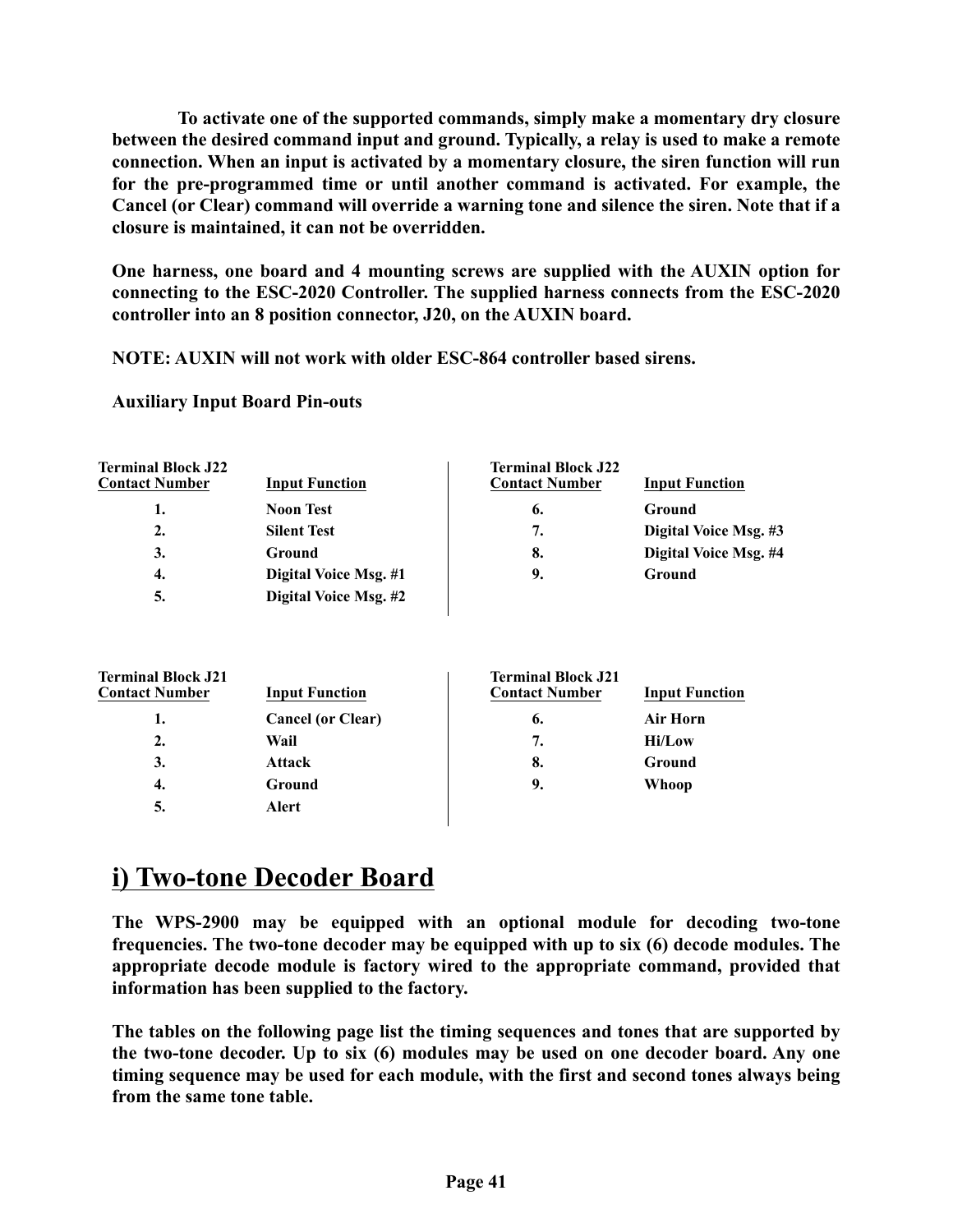### <span id="page-41-0"></span>**Section V: System Test...**

**After the installation of the WPS-2900 station has been completed, a basic system check is recommended to confirm that the system is functioning properly. Before initiating these tests, locate the system LED's on the main control board mounted to the cabinet door [\(see](#page-42-0) ["Fig. 23: System LED Diagnostic Indicators" on page 43\)](#page-42-0).**

**NOTE: The KEYPAD ARM button enables local station operation via keypad. Once pressed, the keypad remains active until either a) another keypad button is pressed, or b) 60 seconds have elapsed, whichever comes first. The KEYPAD ARM button must be pressed each time a keypad button is to be pressed. Note that the CANCEL button is always enabled and does not require Keypad Arm to be pressed.**

- **1. Confirm that the ACTIVE light on the control board is flashing at a rate of a 1/2 second on and a 1/2 second off.**
- **2. Press KEYPAD ARM, then the SI TEST® button on the siren front panel and check to make sure that all the siren amplifier diagnostic LED's illuminate for 5 seconds. These LED's are located on the front of the cabinet door.**
- **3. After the amplifier LED's turn off, check to see if the AC, DC, PARTIAL and FULL LED's are on.**

**If one of your amplifier lights did not illuminate during this test then refer to the procedure below to troubleshoot the problem.**

**This procedure may be used when the Partial or Full LED's indicate a failure.** 

**NOTE: In order for a "Full" indication to be valid, the "Partial" LED must also be on.**

- **1. Press KEYPAD ARM, then the SI TEST® button located on the front panel of the electronic cabinet. Each amplifier has a red LED diagnostic indicator that is visible on the front panel [\(see "Fig. 24: Electronic Cabinet Front Panel \(Type II\)." on](#page-43-0) [page 44\).](#page-43-0)**
- **2. A SI TEST® will cause each amplifier's diagnostic indicator to turn on. If one or more do not turn on, proceed to step 3. If all indicators turn on, the siren amplifiers are functioning properly.**
- **3. Open the front panel and remove the speaker driver from the amplifier that did not light and install it onto an amplifier that did light. For example: If amplifier 1 did not light but amplifier 2 did, install speaker 1 on amplifier 2 and speaker 2 on amplifier 1. This will indicate if the failure was with the speaker or the amplifier. For more information on troubleshooting the system, refer to the advanced trouble shooting manual.**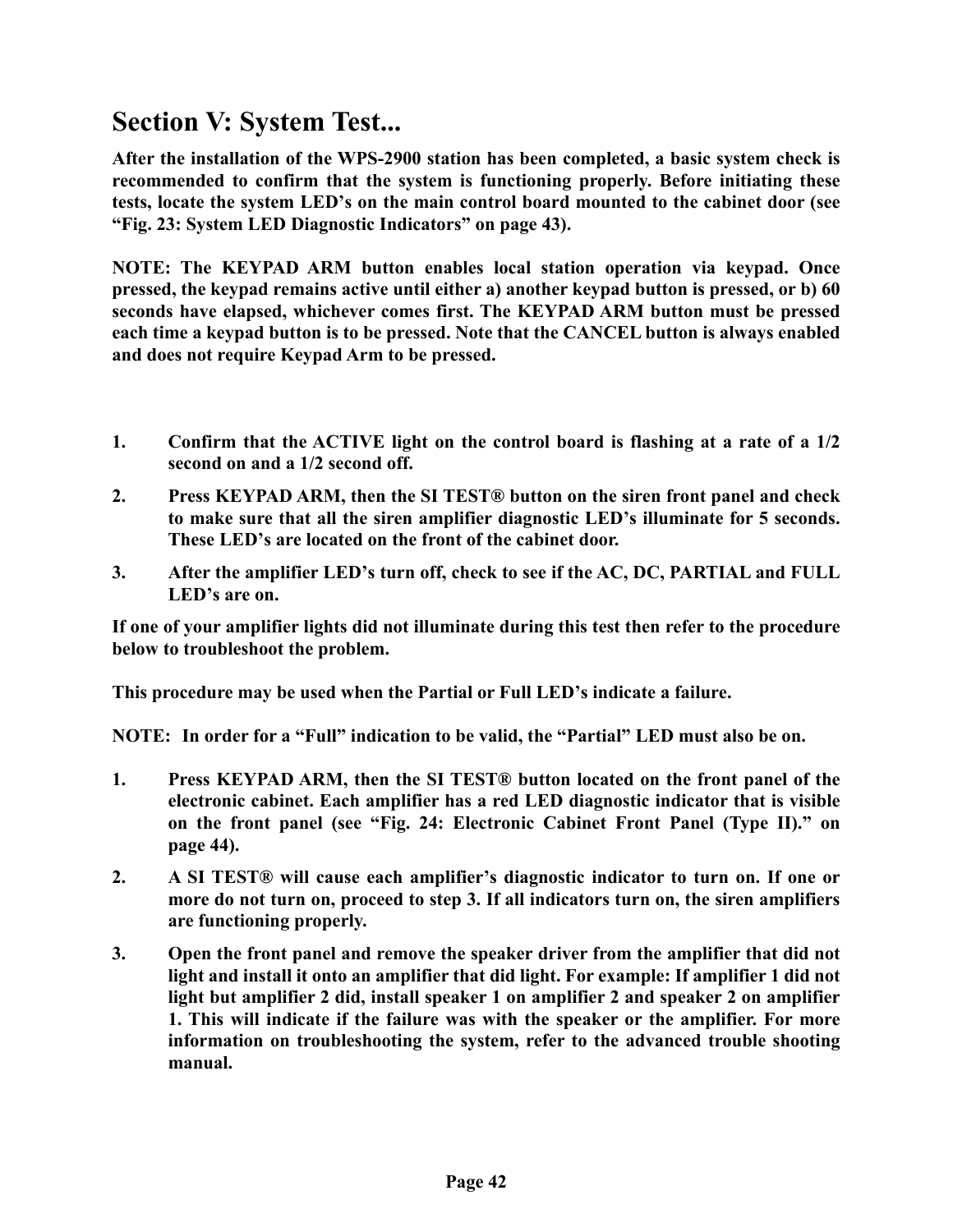<span id="page-42-0"></span>